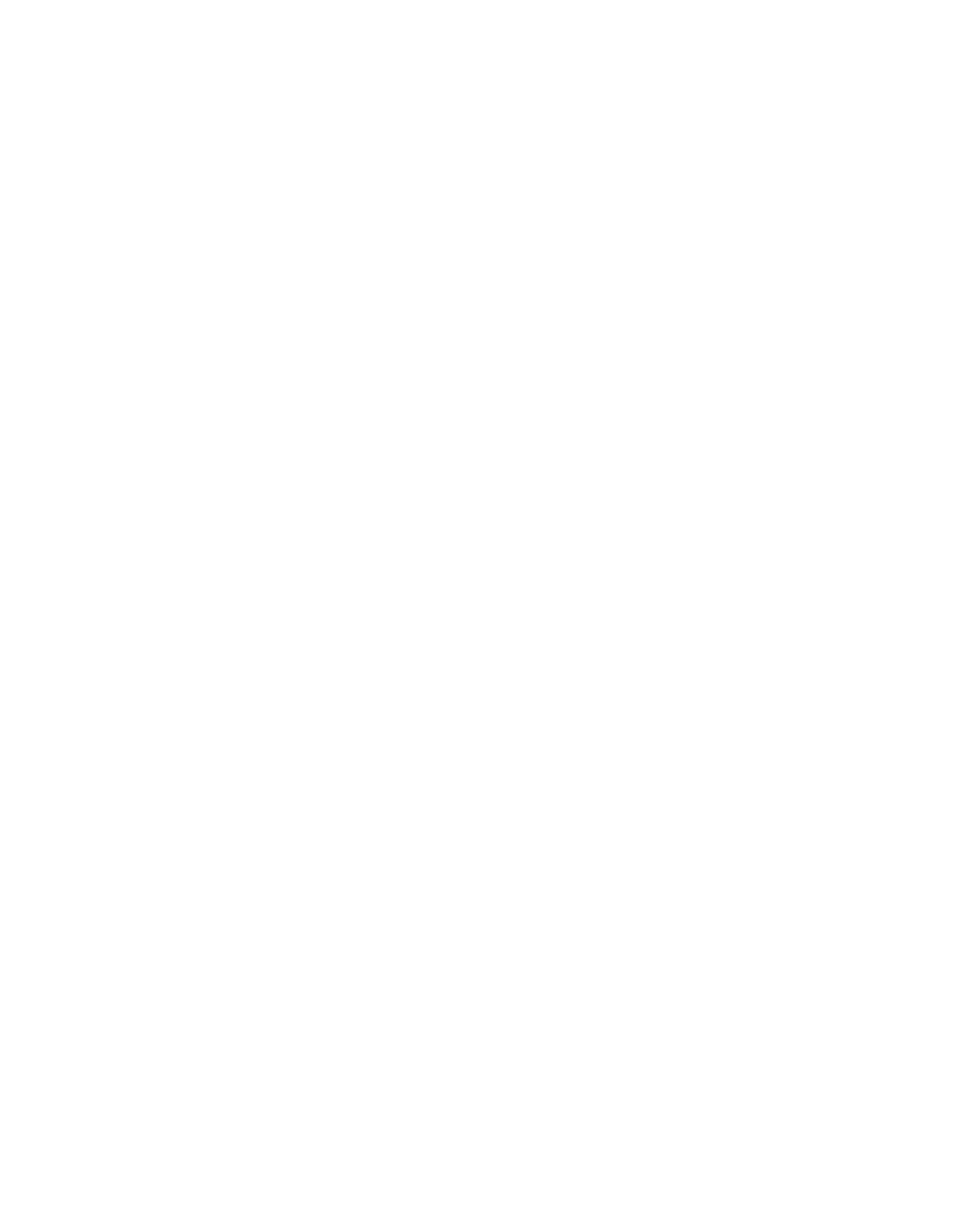# **EUROPEAN UNIVERSITY INSTITUTE MAX WEBER PROGRAMME**

*Self-Government in Our Times* 

# ADAM PRZEWORSKI

Lecture Delivered March 19th 2008

MAX WEBER LECTURE No. 2008/07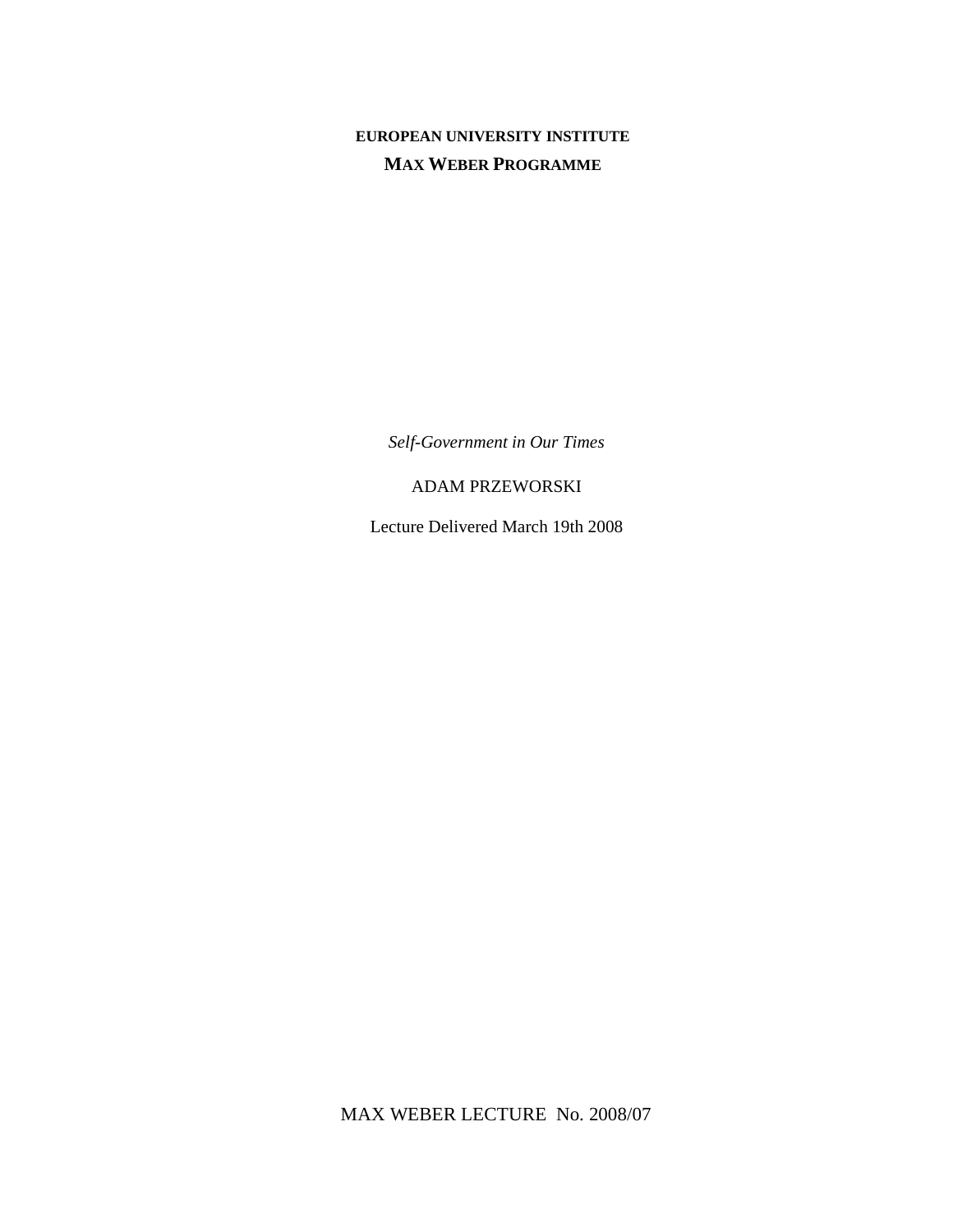This text may be downloaded for personal research purposes only. Any additional reproduction for other purposes, whether in hard copy or electronically, requires the consent of the author(s), editor(s). If cited or quoted, reference should be made to the full name of the author(s), editor(s), the title, the working paper or other series, the year, and the publisher.

The author(s)/editor(s) should inform the Max Weber Programme of the EUI if the paper is to be published elsewhere, and should also assume responsibility for any consequent obligation(s).

ISSN 1830-7736

© 2008 Adam Przeworski

Printed in Italy European University Institute Badia Fiesolana I – 50014 San Domenico di Fiesole (FI) Italy

> http://www.eui.eu/ http://cadmus.eui.eu/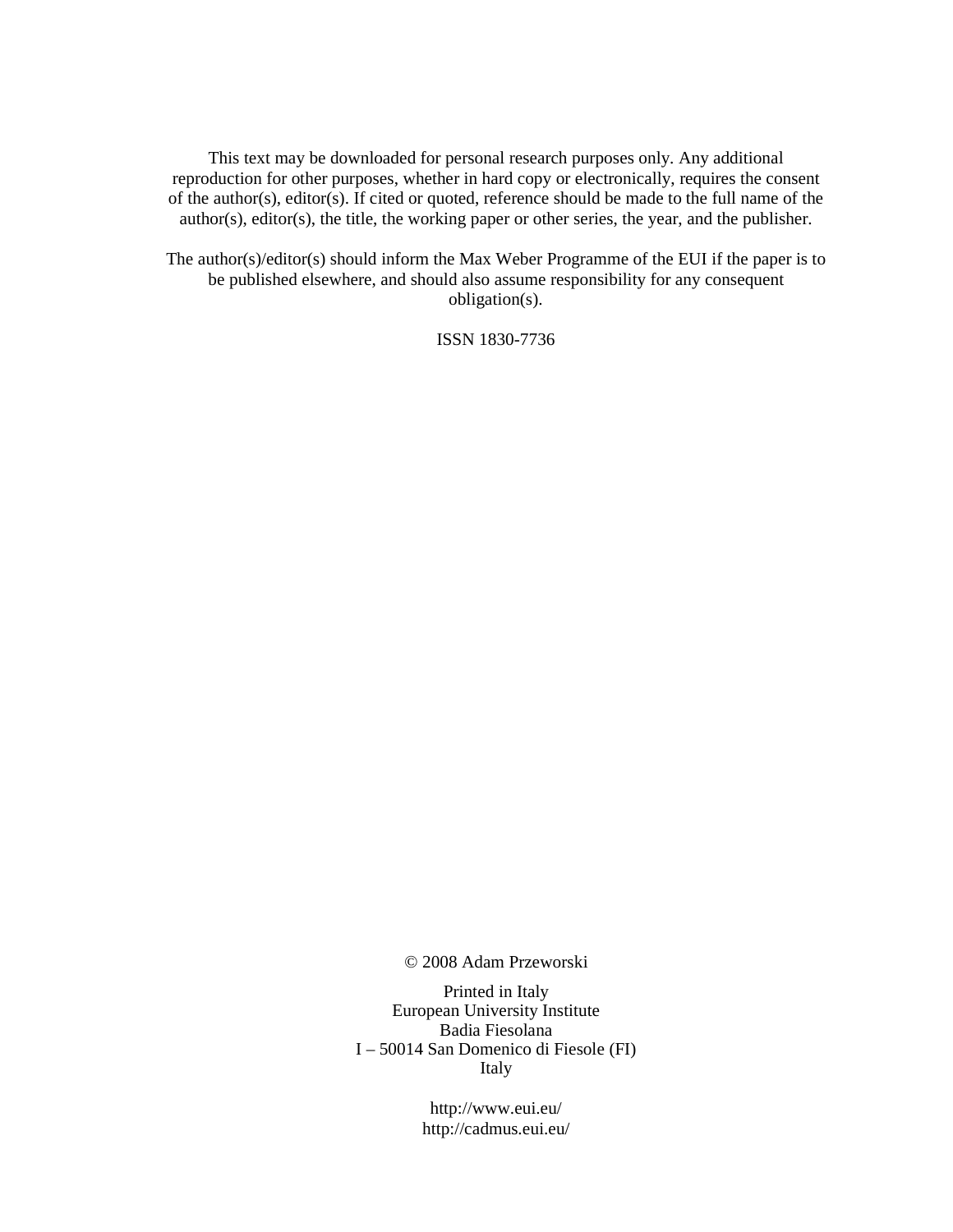## **Abstract**

The eighteenth century ideal of self-government of the people was based on an assumption that renders it incoherent and unrealistic, namely, that interests and values are sufficiently harmonious that each individual needs to obey only himself while living under laws chosen by all. When faced with the reality of political parties, theorists of democracy recognized that some interests and values are inevitably in conflict and that nobody and no body can implement the will of all people. Yet even if no single government can fulfill the will of all the people, successive governments can implement the wills of different people in turn. Partisan alternations in office come as close as possible to fulfilling the ideal of self-government. Not very close, but the closest.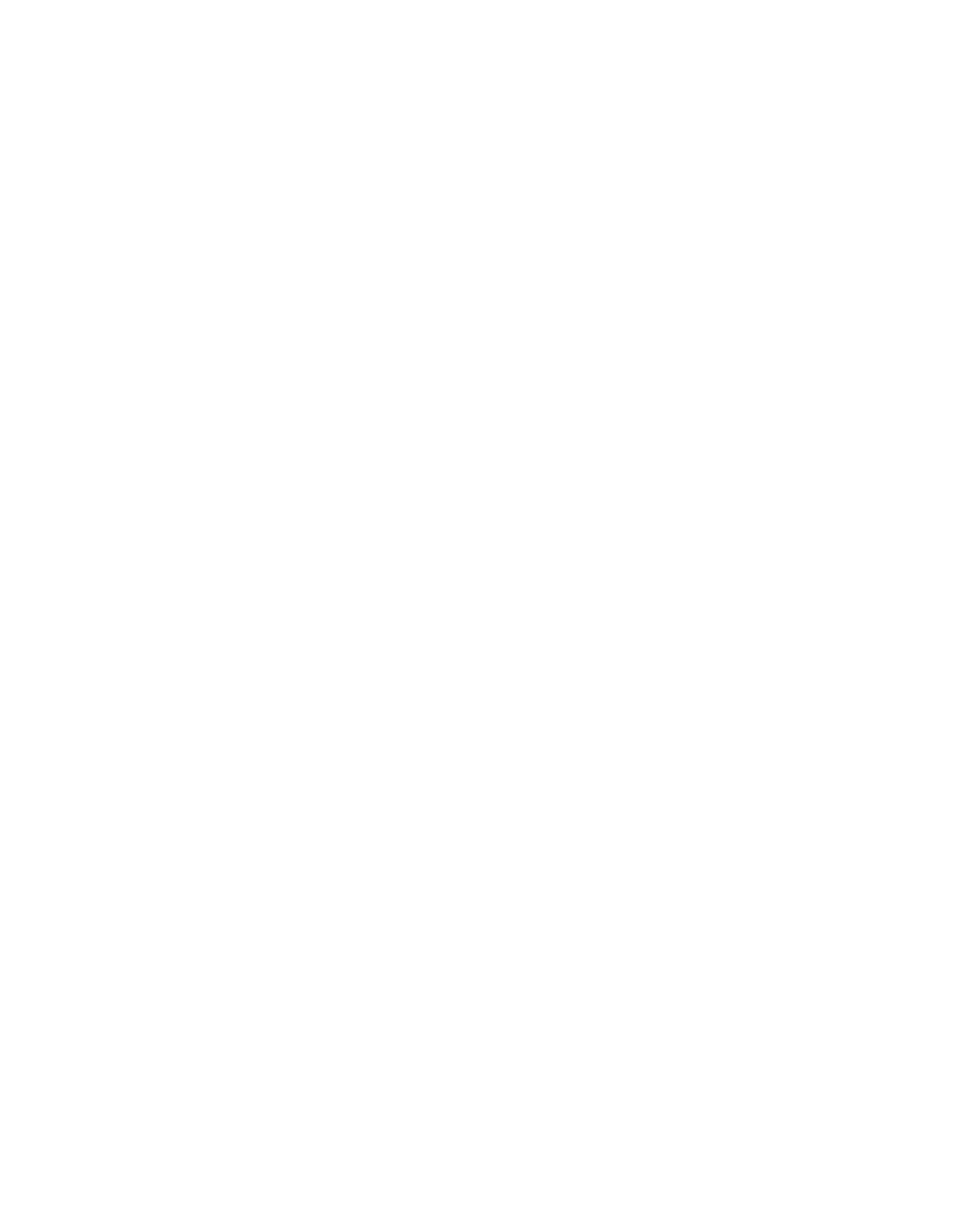*Self-Government in Our Times*<sup>∗</sup>

#### ADAM PRZEWORSKI

Department of Politics European University Institute, Florence, Italy

#### **The Ideal of Self-Government**

What is democracy good for?

-

The ideal that propelled the founding of modern representative institutions was "self-government of the people." The problem to be solved, as posed by Rousseau (1964: 182), was "To find a form of association which defends and protects with all the shared force the person and the goods of each associate, and through which each, uniting with all, still obeys but himself, remaining as free as before." Self-government of the people was the solution to this problem. Self-government, in turn, was desirable because it was the best system to advance liberty, understood in a particular way as "autonomy": the idea that we are free when we are bound only by laws we would choose. "It is this goal - the goal of autonomy - that characterizes them [democracies] most centrally in normative and empirical terms," writes a contemporary theorist (Lakoff 1996: 155). This is because, as Dunn (1993: vi) claims, "The power and appeal of democracy comes from the idea of autonomy - of choosing freely for ourself."

<sup>∗</sup> Max Weber Lecture, European University Institute, Florence 2008. Earlier versions of this paper were presented at the Seminar on Democracy: Ancient and Modern, Fondazione Adriano Olivetti, Rome, 2005, 2007 Beijing Forum, Tsinghua University in Beijing, Fudan University in Shanghai, IDES in Buenos Aires, and FLACSO in Quito. I am deeply indebted to several friends for tearing apart earlier versions. They include Robert Barros, John Ferejohn, Raquel Fernandez, Stephen Holmes, Fernando Limongi, Bernard Manin, Pasquale Pasquino, John Roemer, Ignacio Sànchez-Cuenca, and Barry Weingast. I also appreciate comments from Joanne Fox-Przeworski, Mogens Herman Hansen, and Wilred Nippel. This work has been supported by the National Science Foundation.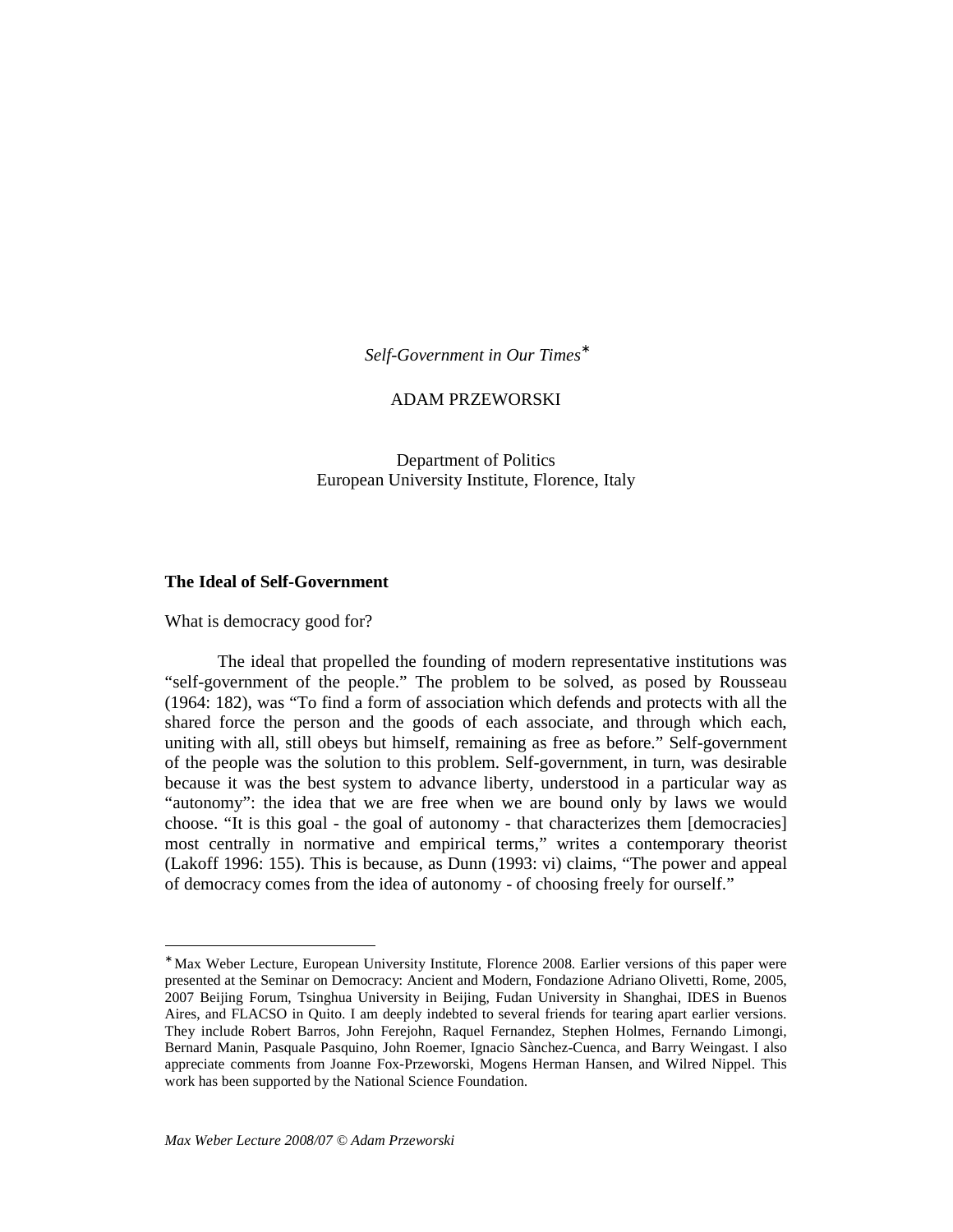#### Adam Przeworski

This ideal is neither coherent logically nor feasible practically. It is not a reasonable criterion for evaluating real democracies. Yet it is this ideal that throughout their history legitimized representative institutions, that ignites current demands for more direct democracy; that feeds the ubiquitous dissatisfaction with "electoralism." As Morgan (1988) has argued in his magisterial essay, this ideal has so much force that it succeeded in coordinating the political lives of several countries around the globe in spite of all its deficiencies.

If the ideal of self-government cannot be realized, what is the best possible? The question is important for two reasons. On the one hand, there is a tendency, particularly flagrant in new democracies, to pin on democracy hopes and aspirations that cannot be realized, that no regime can realize. Such expectations are dangerous, because they generate disenchantment, weaken the support for democracy, and open room for demagogical populist appeals according to which political order springs spontaneously from the people united under a leader. On the other hand, dissatisfaction with democracy is often fed by deficiencies that are not generic and thus reformable. Hence, understanding the limits of democracy is necessary both to avoid populist deviations and to leave room for reforms that are feasible.

The answer below is twofold. I argue that the closest we can come to the ideal of self-government is partisan alternation in office. While we cannot govern ourselves, we can be governed by different others in turns. The prospect of alternation is sufficient to enable political forces to think in inter-temporal terms, to absorb most political conflicts into institutional channels, and to process them according to rules, without bloodshed. This miracle, however, is not feasible under all conditions: it occurs more frequently in countries above a certain level of development, that are not highly unequal, and where the institutional design gives a fair chance to the current minority. Moreover, while partisan alternation comes the closest, it is not very close in making people feel that their political participation is effective, that the laws under which they live are a result of their actions.

To provide evidence that the "founders" could not even imagine what democracy would become, the text begins with a brief history of ideas. Another piece of history follows to show that even when finally the inevitability of partisan divisions had been admitted, incumbents did not like losing elections and found many ways to prevent it. With this historical background, I then analyze the consequences of partisan alternation in office for civic peace, autonomy, and political participation.

#### **Self-government of the people**

What could it mean that "The people governs itself"? Note that "the people" appears in this phrase always in the singular, as *le people*, *el pueblo*, etc. This people in the singular is the only authority that can enact laws to which it would be subject. As Montesquieu (1995: 104) observed, it is "a fundamental law in democracies, that the people should have the sole power to enact laws." Clearly, not all commands constitute laws: to qualify as laws, commands must satisfy certain substantive criteria, such as those listed by Fuller (1964). Moreover, ruling entails commands other than laws; it is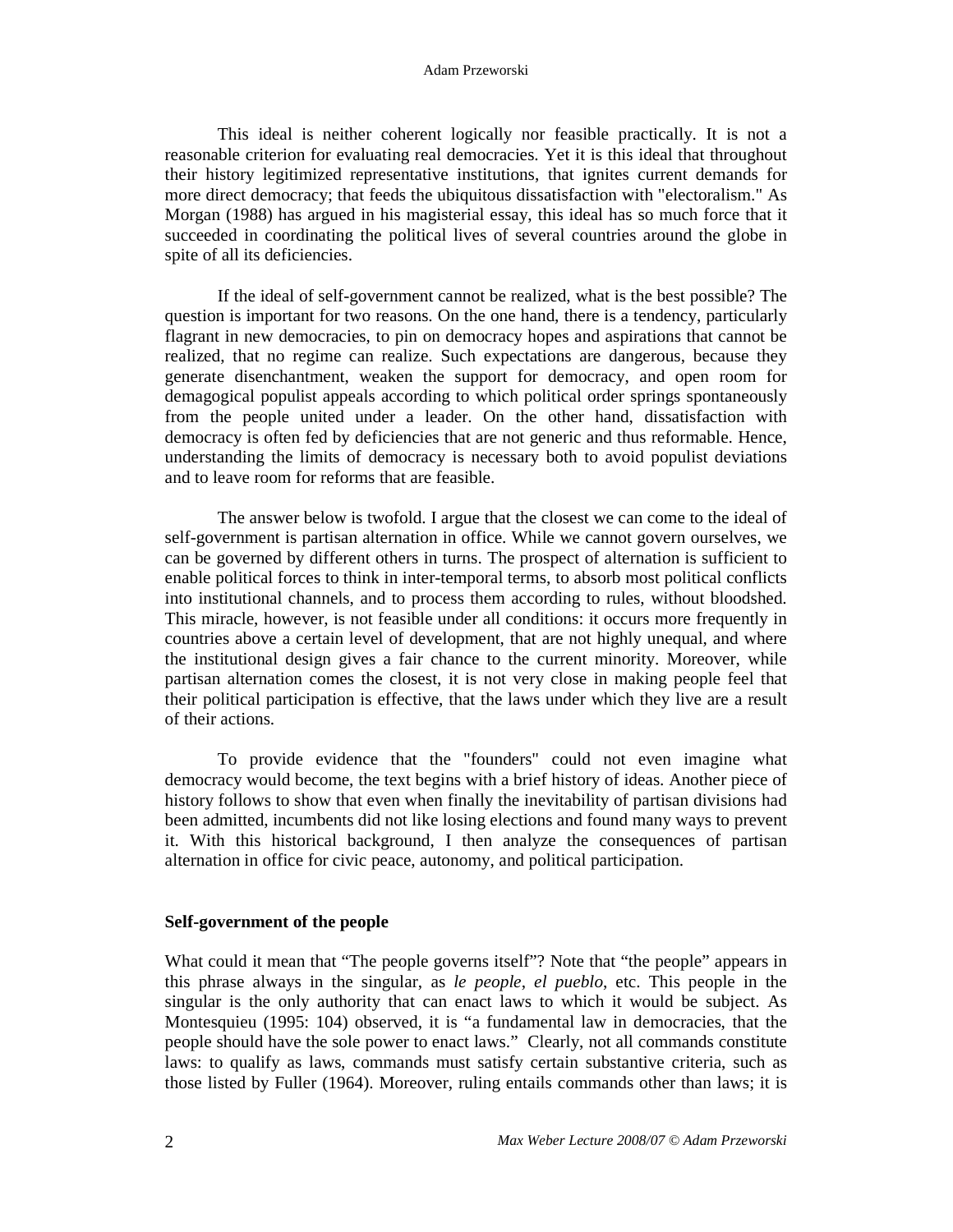not limited to legislating. Still, if only the people can enact laws, the people is always bound only by laws of its own making. And since the laws by which the people is bound are of its own making, the people is free. Hence, at the end of this cascade of tautologies, the people is free, subject only to those laws it chose, when the people governs itself. In Kant's (1891: 43) rendering, "it is only when all determine all about all that each one in consequence determines about itself."

Yet the people in singular cannot act. As the Demiurge, the people is an apathetic one. This is why Rousseau (1964: 184) needed to make terminological distinctions: "As for those associated, they collectively take the name of the *people*, and are called in particular *Citizens* as participants in the sovereign authority and *Subjects* as submitted to the laws of the State."<sup>1</sup>

But how is the will of the people in the singular to be determined by people in the plural? One is free when one rules oneself, but is one free when the people rules?

Clearly, these questions do not arise if all individuals are in some way identical, if the subjects who choose the order which they are to obey are but copies of a species. As Descombes (2004: 337) puts it, "the man as *subject* is not this or that man, but rather something like the rational faculty which is found among human individuals, everywhere identical." In Kant's (1793) view, guided by universal reason, each and all individuals will to live under the same laws, "For Reason itself wills this." And if the same order is considered best by all, the decision of each is the same as would be that of all others. Indeed, the fact that others want the same is irrelevant: if others command me to do the same as I command myself, I obey but myself. Moreover, the procedure for lawmaking is inconsequential: when everyone wants the same, all procedures generate the same decision. Each one and any subset of all can dictate to all others with their consent. Finally, this decision evokes spontaneous assent: if each individual lives under the laws of his or her choice, no one needs to be coerced to follow them.

Hence, the condition under which the people would be free in the plural when they rule themselves, collectively autonomous, is that each and all want to live under the same laws: unanimity. Representative government was born under an ideology that postulated a basic harmony of interests in society. The founders of representative institutions could see no middle road between consensus and civil war, harmony and mayhem. This is not to say that they were blind to conflicts, to the manifest fact that not everyone would agree to everything. Some social divisions were seen as inevitable: as Madison, educated in Hume, would observe in Federalist #10, "the latent sources of faction are ... sown in the nature of man." Hume (2002 [1742]) himself thought that divisions based on material interests were less dangerous than those based on principles, particularly religious values, or affection. Not even Sieyes maintained that the consensus must include all issues: "That people unite in the common interest is not to say that they put all their interests in common" (cited by Pasquino 1998: 48). Condorcet (1986: 22) pointed out that "what is entailed in a law that was not adopted unanimously is submitting people to an opinion which is not theirs or to a decision which they

<sup>&</sup>lt;sup>1</sup> Kant (1891 [1793]: 35) made similar distinctions when he spoke of everyone's Liberty as a Man, Equality as a Subject, and Self-dependency (self-sufficiency, autonomy) as a Citizen.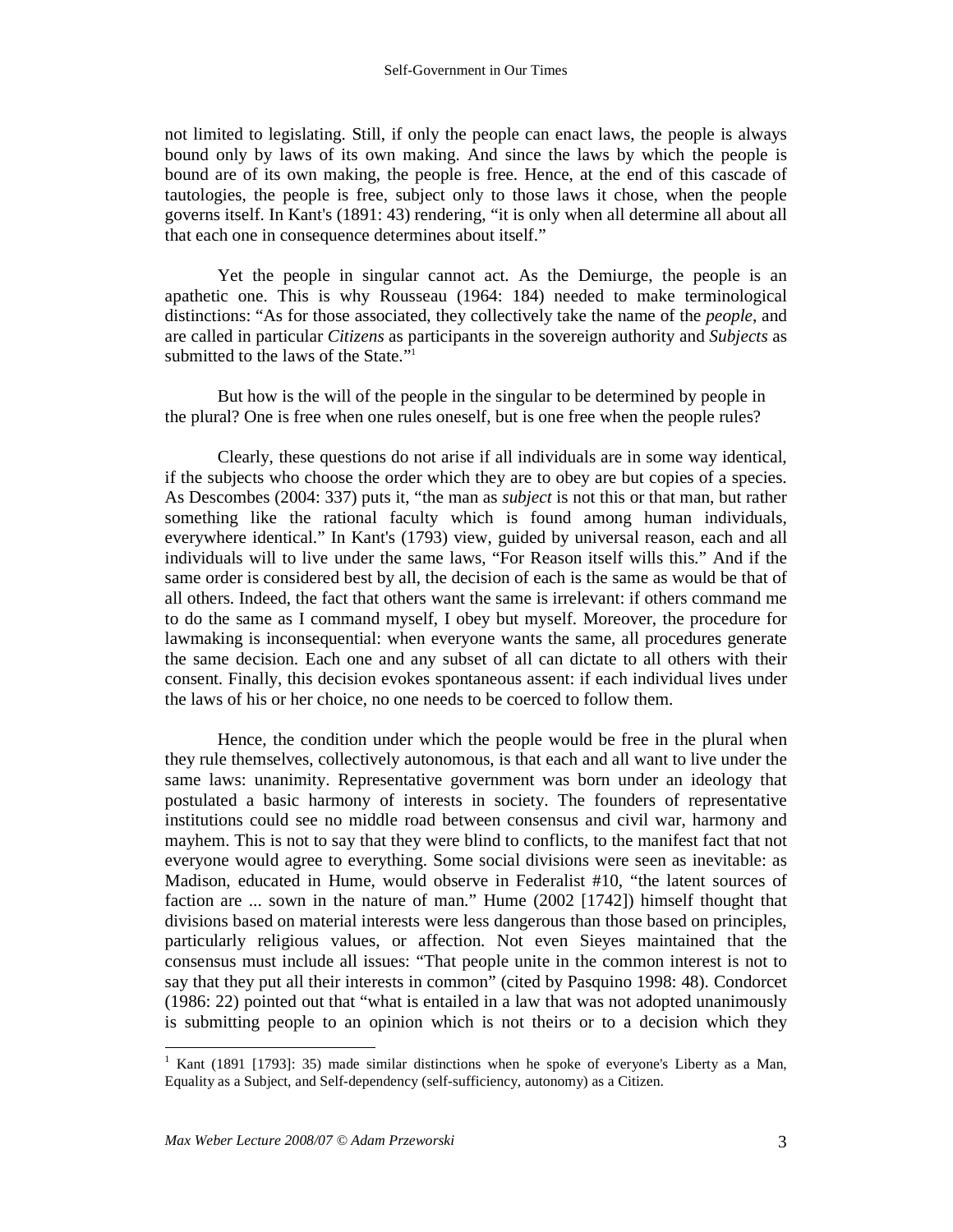believe to be contrary to their interest." The classical argument admitted that people may disagree about many issues; it claimed only that some values or interests bind them together so strongly that whatever is common overwhelms all the divisions. All that was required was an agreement on some basics, in Rousseau's (1984: 66) words "some point in which all interests agree."

Yet even those who recognized the inevitability of social divisions saw parties or factions as spurious divisions of a naturally integral body, products of the ambitions of politicians, rather than reflections of any pre-political differences or conflicts. The people were a body and "No body, corporeal or political, could survive if its members worked at cross-purposes" (Ball 1989: 160). The analogy with the body originated in the late medieval period and was widely utilized until recently. Even when the contractual perspective replaced the organic one, parties to a covenant or contract were seen as parts of a whole, rather than any kind of divisions. Protagonists of representative government thought that since the people was naturally united, it could be divided only artificially. As Hofstadter (1969: 12) reports, eighteenth century thinkers "often postulated that society should be pervaded by concord and governed by a consensus that approached, if it did not attain, unanimity. Party, and the malicious and mendacious spirit it encouraged, were believed only to create social conflicts that would not otherwise occur...." "The spirit of party," George Washington (2002: 48) sermonized in his 1796 *Farewell Address*, "serves to distract the public councils and enfeeble the public administration. It agitates the community with ill-founded jealousies and false alarms, kindles the animosity of one part against another, foments occasionally riots and insurrections. It opens the door to foreign influence and corruption....". "There is nothing I dread so much," his successor, John Adams, remarked, "as a division of the republic into two great parties, each arranged under its leader, and concerting measures in opposition to each other" (cited in Dunn 2004: 39). Perhaps paradoxically, one solution to partisan divisions could be a single party, uniting everyone in the pursuit of the common good. According to Hofstadter (1969: 23) the main proponent of this solution was James Monroe: "It is party *conflict* that is evil, Monroe postulated, but a single party may be laudable and useful, ..., *if* it can make itself universal and strong enough to embody the common interest and to choke party strife...." However unity was to be attained, unity had to prevail.

To prevent partisan divisions, they had to be moderated and mitigated by a proper design of representative institutions. "If ... separate interests be not checked, and not be directed to the public," Hume predicted, "we ought to look for nothing but faction, disorder, and tyranny from such government." The first virtue of the United States Constitution Madison vaunted in the opening sentence of *Federalist* #10 was that "Among the numerous advantages promised by a well constructed Union, none deserves to be more accurately developed than the tendency to break and control the violence of factions." Madison recognized that differences of passions and interests are ubiquitous and inevitable in society; moreover, their most common and durable source has been the "various and unequal distribution of property." Such differences cannot be permitted to enter into the realm of politics. But the cost of prohibiting them would be the loss of liberty. Thus Madison concluded that "the *causes* of faction cannot be removed; and that relief is only to be sought in the means of controlling its *effects*." And even if the etymology of the two words is different (Ball 1989: 139), "factions" were exactly what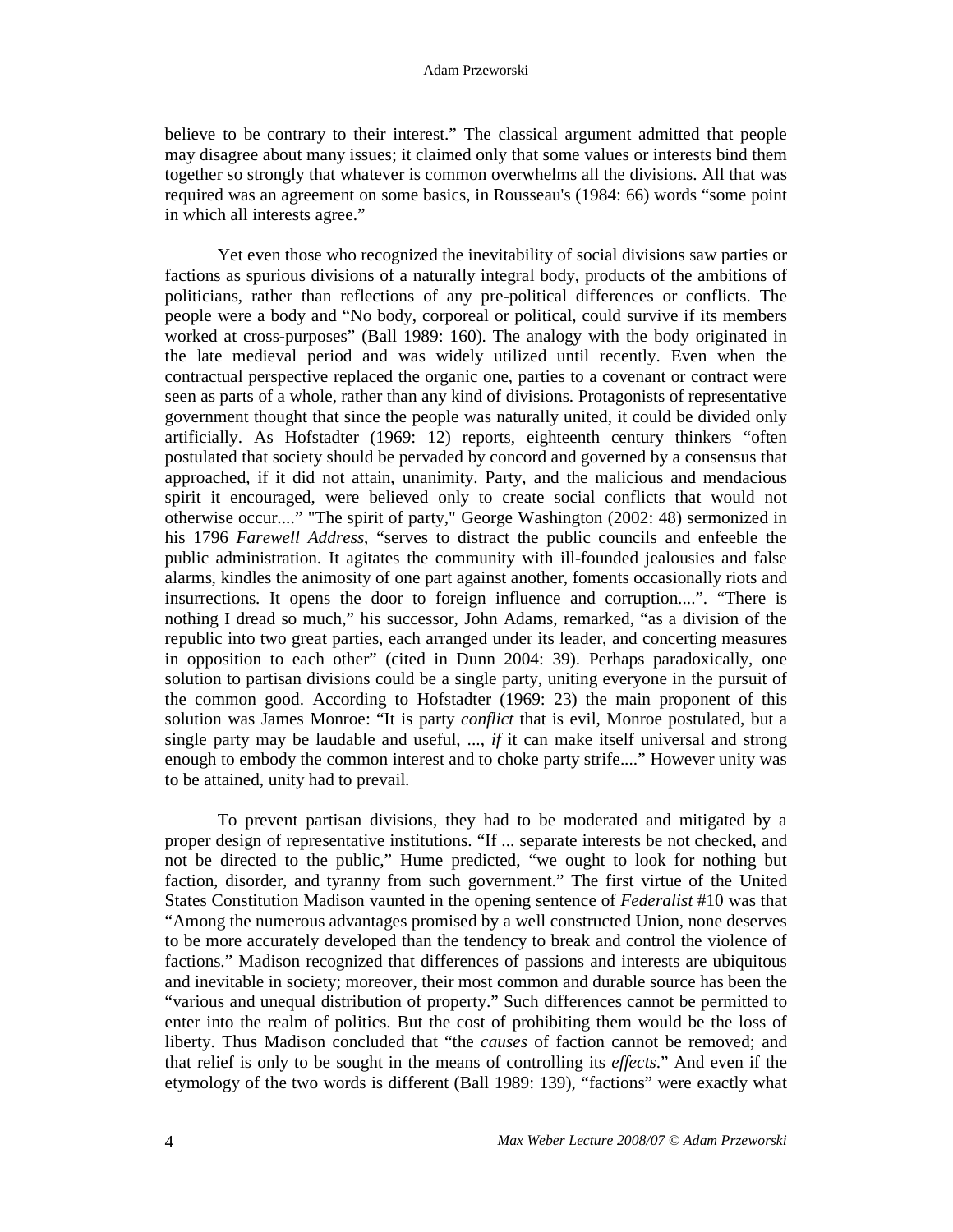we would understand today as "parties."<sup>2</sup> "By a faction," Madison defines, "I understand a number of citizens, whether amounting to a majority or minority of the whole, who are united and actuated by some common impulse of passion, or of interest, adverse to the rights of other citizens, or to the permanent and aggregate interests of the community." Yet factions would be controlled, Madison asserts, by discussion among representatives as well as by the fact that in sufficiently large districts each representative would respond to heterogeneous interests.

The French were less concerned about liberty: the last decree of the French Constituent Assembly of 1791 stated that "No society, club, association of citizens can have, in any form, a political existence, nor exercise any kind of inspection over the act of constituted powers and legal authorities; under no pretext can they appear under a collective name, whether to form petitions or deputations, participate in public ceremonies, or whatever other goal" (cited in Rosanvallon 2004: 59). This principle seems to have traveled: the 1830 Constitution of Uruguay also made it illegal for citizens to organize into associations. (López-Alves 2000: 55).

The hostility to parties was so profound that they were banned in German principalities in 1842; in some countries it was illegal to refer to parties in the parliament until 1914; and mass parties became fully legal in France only in 1901. While Burke defended parties in 1770, he reverted to what everyone else considered a wishful view: "Party is a body of men united for promoting by their joint endeavours *the national interest* upon some principle in which they are all agreed" (2002: 40; italics supplied).<sup>3</sup> Henry Peter, Lord Brougham (2002: 52), referred in 1839 to party government as "this most anomalous state of things – this arrangement of political affairs which systematically excludes at least one half of the great men of each age from their country's service, and devotes both classes infinitely more to maintaining a conflict with one another than to furthering the general good." "Party government" was a negative term, connoting conflicts motivated by personal ambitions of politicians, "obsession with winning power by winning elections,"<sup>4</sup> pursuit of particularistic interests, altogether a rather unsavory spectacle. It required a remedy in the form of some neutral, moderating power, such as the Emperor in the 1825 Brazilian Constitution or the President in the Weimar Constitution.<sup>5</sup> Yet, as Schmitt (1993) observed, even this solution was devoured by partisan politics; in the end, presidents were elected by parties. And when this solution failed, constitutional review by independent courts emerged to constrain party government (Pasquino 1998: 153).

While representative government certainly meant that the people have the right to organize in order to remove the incumbent government through elections, the proper role of the people in between elections remained, and continues to remain, ambiguous.

<sup>&</sup>lt;sup>2</sup> "Faction," however, had a more clearly offensive connotation: as Bolingbroke could say, "Faction is to party what the superlative is to the positive: party is a political evil, and faction is the worst of all parties" (cited in Hofstadter 1969: 10)

<sup>3</sup> Moreover, Hofstadter (1969: 34) observes, this view found only a faint echo in the United States.}

<sup>&</sup>lt;sup>4</sup> This quote is from the German President Richard von Weizsäker, in Scarrow (2002: 1).

 $<sup>5</sup>$  The connection between the emergence of parties and the need for a moderating power was the theme of</sup> Henry Saint-John, Viscount Bolingbroke (2002: 29), in 1738: "To espouse no party but to govern like the common father of his people, is so essential to the character of a Patriot King that he who does otherwise forfeits the title." Washington, in the *Farewell Address*, thought that parties have virtues under monarchy, where the king can arbitrate between them, but not under democracy.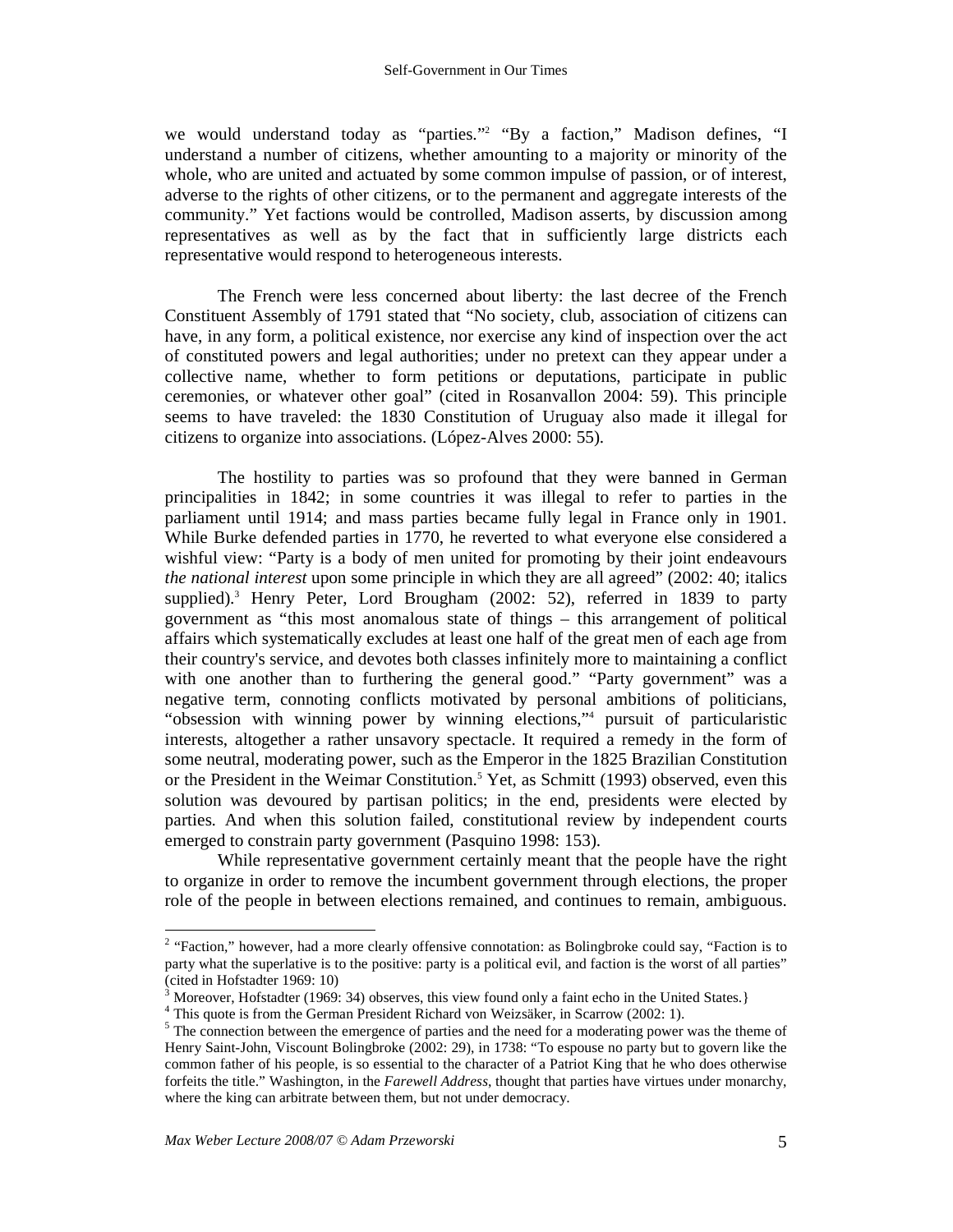Madison (*Federalist* #63) observed that what distinguished the American from the ancient republics "lies in the total exclusion of the people, in their collective capacity from any share in the government." He seems to have meant it literally, that the people should leave governing to their representatives, "as a defense against their own temporary errors and delusions." According to Hofstadter (1969: 9), "When they [The Founders] began their work, they spoke a great deal - indeed they spoke almost incessantly – about freedom, and they understood that freedom requires some latitude for opposition. But they were far from clear how opposition should make itself felt, for they also valued social unity or harmony, and they had not arrived at the view that opposition, manifested in organized popular parties, could sustain freedom without fatally shattering such harmony." Lavaux (1998: 140), in turn, observes that "The conceptions of democracies that emerged from the tradition of the Social Contract do not necessarily treat the role of the minority as that of the opposition. Democracy conceived as identity of the rulers and the ruled does not leave room for recognizing the right of opposition." The notion that people can freely oppose the government elected by a majority emerged only gradually and painfully everywhere, the United States included. After all, Hofstadter (1969: 7) is right, "The normal view of governments about organized opposition is that it is intrinsically subversive and illegitimate."

Here is an alternative spin on the concensualist ideology. The ideologues of representative government knew that social divisions and the conflicts they would generate were inevitable. Yet they feared that conflicts, at least some conflicts, would spill beyond institutional boundaries and lead to civil strife, perhaps even civil wars. One way to prevent violence was by properly designing the representative institutions, perhaps most importantly by restricting suffrage to the propertied, but also by a number of other devices, such as bicameralism, indirect or open voting, lists of official candidates, etc. (On these devices, see Przeworski 2008). But another way was to *persuade* everyone that what they share in common is more profound than all that divides them. Hence, the ideology of the harmony of interests was an *instrument* of rule.

Such an interpretation raises complex methodological issues that cannot receive proper attention here. I certainly do not want to suggest that the propertied elites somehow conspired to use the concensualist ideology as an instrument with which to persuade the poor that they are better off being ruled by the rich. Neither do I believe that any ideology can be imposed arbitrarily (Przeworski 1998). An ideology is plausible only if it corresponds to real life experience, only if it is an effective guide in everyday life. The power of the concensualist ideology was perhaps due to the fact that it did speak to the fears and the prospects of broad masses, and to a large extent it still  $does.<sup>6</sup>$ 

<sup>&</sup>lt;sup>6</sup> This ideology satisfies Gramsci's (1971: 161, 182) criteria for hegemony: "The development and expansion of the particular group are conceived of, and presented, as being the motor force of a universal expansion, of a development of all the 'national' energies; in other words, the dominant group is coordinated concretely with the general interests of the subordinate groups, and the life of the State is conceived of as a continuous process of formation and superseding of unstable equilibria (on the juridical plane) between the interests of the fundamental group and those of the subordinate groups - equilibria in which the interests of the dominant social group prevail, but only up to a certain point, i.e. stopping short of narrowly corporate economic interests."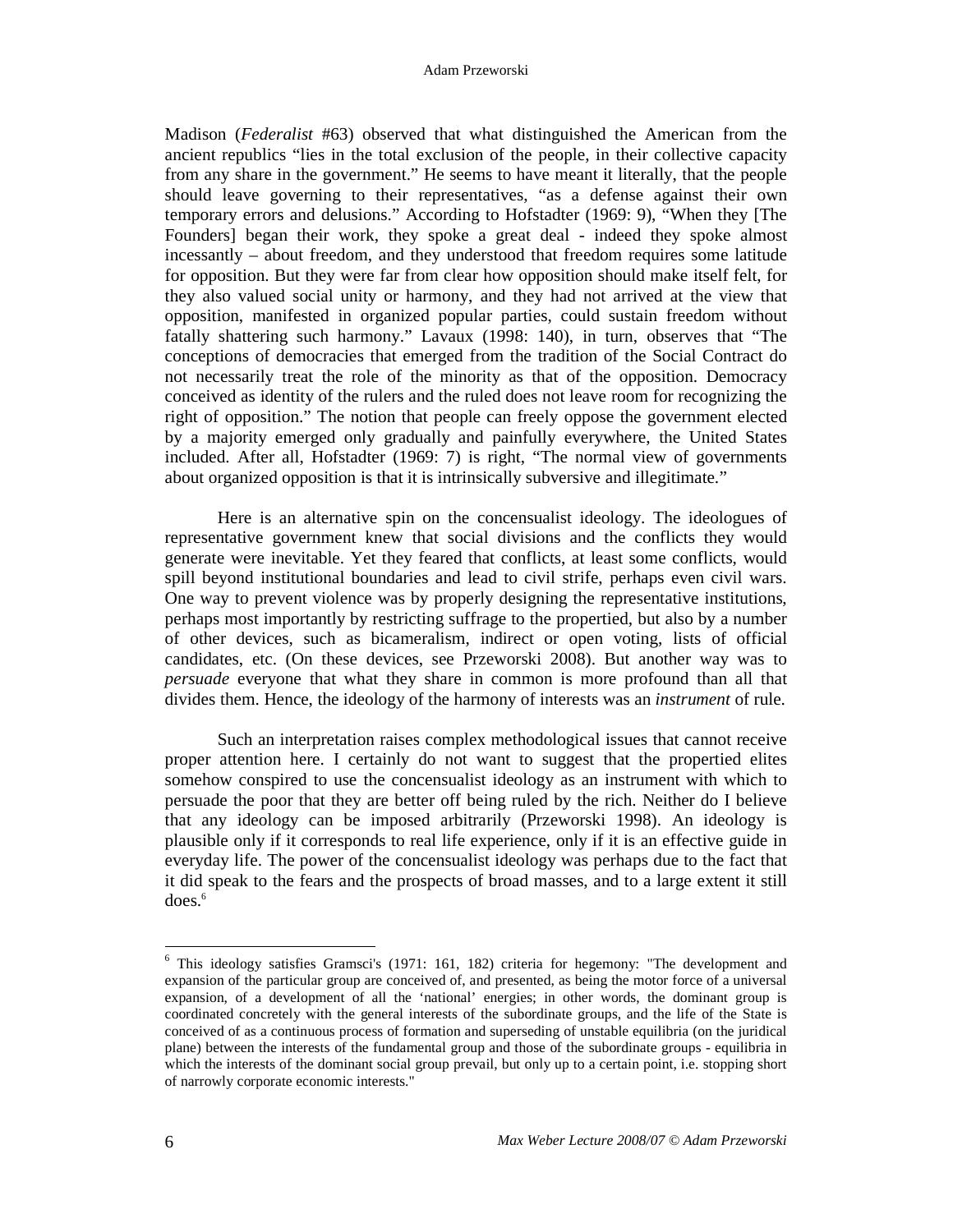#### **Partisan Divisions and Alternation in Office**

With regard to no other aspect did democratic ideology experience a turnabout as sharp as with political parties. Consider Madison himself. As soon as he found himself in opposition to Hamilton's policies, in the spring of 1791, he undertook with Jefferson a trip through New York and Vermont with no purpose other than to create a party.<sup>7</sup> While he still believed that ideally, if economic differences could be reduced, parties would not be necessary, he came to recognize that "the great art of politicians lies in making one party a check on another" (quoted in Dunn 2004: 53). Soon he used a label, "Republican," to identify its programmatic orientation. And toward the end of his life, at some time between 1821 and 1829, Madison would arrive at the conclusion that "No free Country has ever been without parties, which are a natural offspring of Freedom." (In Ketcham 1986: 153).

The first partisan divisions emerged in England in 1679-80.<sup>8</sup> Polarization over the policy toward France led to the rise of parties in the United States in 1794, even if the Federalist Party dissipated after the defeat of 1800 and a two-party system crystallized only a quarter of century later. In France parties became recognizable in 1828. In some Latin American countries, notably Colombia and Uruguay, parties emerged from the wars of independence even before the formation of the state (López-Alves 2000).

By 1929 Kelsen (1988: 29) could write that "Modern democracy rests entirely on political parties.... [T]he hostility of the old monarchy against political parties, ..., the opposition between them and the State, are but a manifestation of poorly veiled hostility against democracy.... It is an illusion or hypocrisy to maintain that democracy is possible without political parties.... Democracy is thus necessarily and inevitably a State of parties (*Parteienstaat).*" Several post-1945 constitutions recognized parties as institutions essential to democracy (Lavaux 1998: 67-68).<sup>9</sup> Moreover, parties developed the capacity to discipline the behavior of their members in legislatures, so that individual representatives could no longer exercise their own reasons. Indeed, in some countries representatives are legally compelled to resign their mandate if they change parties: the law recognizes that they serve only as party members.

Kelsen's observation reflected the changing reality. Figure 1 shows the proportion of countries that had recognizable parties at different times. And by the end

 $7$  This account is based on Dunn (2004: 47-61).

<sup>&</sup>lt;sup>8</sup> Laslett (1998: 31) considers the 1681 "Instructions to the Knights of the Country of - for their Conduct in Parliament," perhaps written by Locke, as the first party document in history.

<sup>&</sup>lt;sup>9</sup> The Italian Constitution of 1947 was the first to mention the role of parties in "the determination of national policy" (Article 2). The Bonn Constitution of 1949 (Article 21) and the Spanish one of 1978 render to parties a constitutional

status. The Swedish Constitution of 1974 mentions the preeminent role of parties in the formation of the democratic will.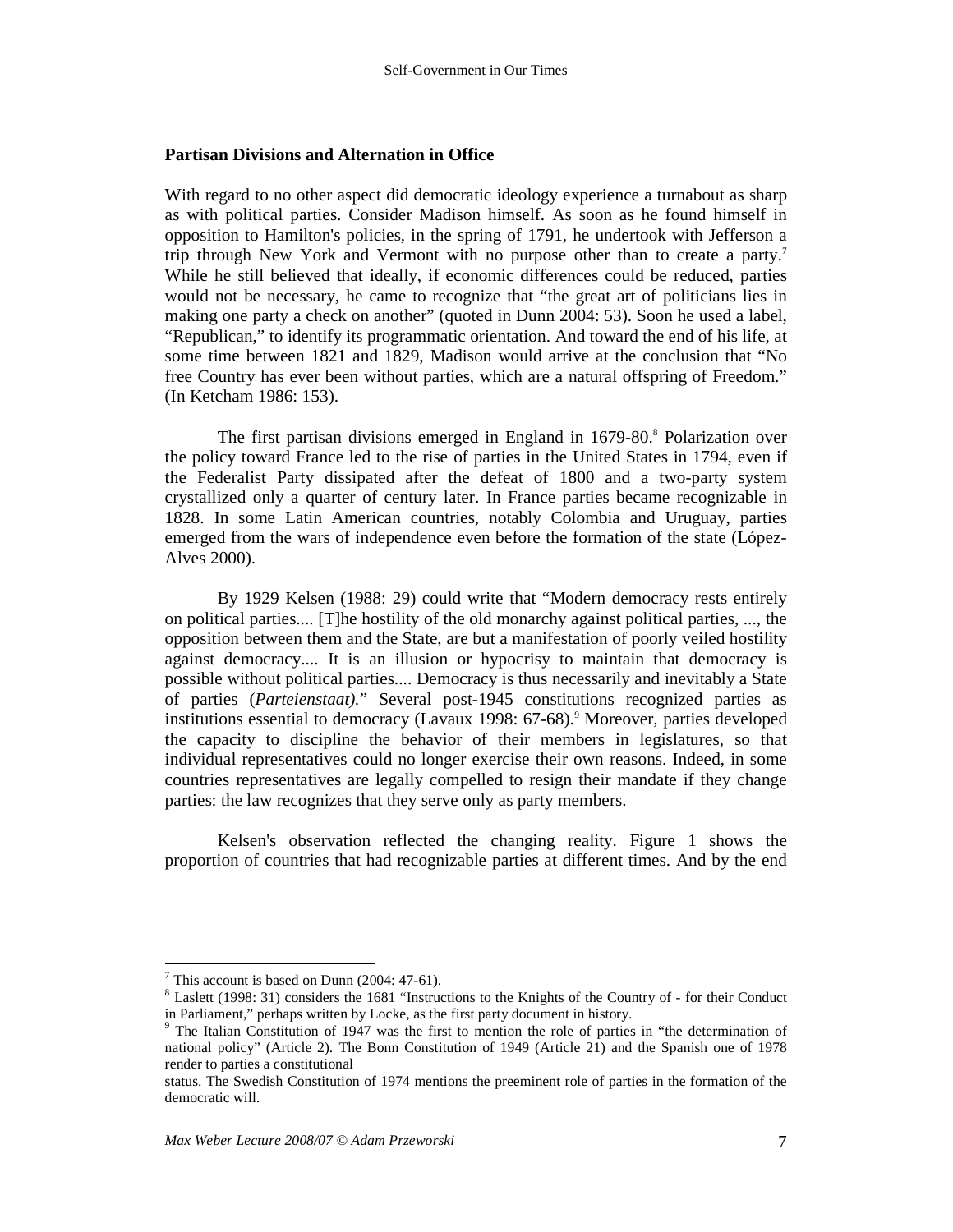

of World War I, a majority of countries had at least two parties represented in the  $legis$ lature. $10$ 

Figure 1

Yet the mere existence of multiple parties did not mean that incumbents were willing to subject their fate to the vicissitudes of elections. The emergence of partisan alternation in office is the most surprising aspect of democratic history. As we have seen, the idea of a government losing office as a result of an election could not have been even conceived within the perspective of the eighteenth-century. The very language would have been incomprehensible, since all its ingredients were missing. Elections were to select individuals, not parties. As representatives, those elected were to serve the interest of all, not of those who had voted for them. Since actions of representatives were not to depend on results of elections, the notion of alternation through elections could not be envisaged and, since there were no parties, alternation could not have been partisan. What happened in the United States in 1801 – "when, without use of a coup d'état, and without armed rebellion against him, a man denounced hysterically in some quarters as a Jacobin calmly assumed the highest executive office," as Palmer (1964: 511) describes the event, is mind-boggling.<sup>11</sup>

Isolated instances of partisan alternation occurred first in the United States in 1801, then again in 1829 and 1841. Columbia experienced peaceful alternations in 1837 and 1849, but then not until 1930. Nicaragua had an alternation in 1847 but had to wait until 1990 for the next one; having gone through an alternation in 1852, Honduras

 $10$  This graph, as well as all other systematic information is based on the PACKT (Przeworski et al. 2008) data set. "Two parties" stands for at least two: the exact number is impossible to determine since few sources include very small parties.

<sup>&</sup>lt;sup>11</sup> Calm it was not. Indeed, probably at no other time in its history did the United States come as close to a coup d'etat as in 1800. For detailed accounts of these events, see Dunn (2004) and Weisberger (2004).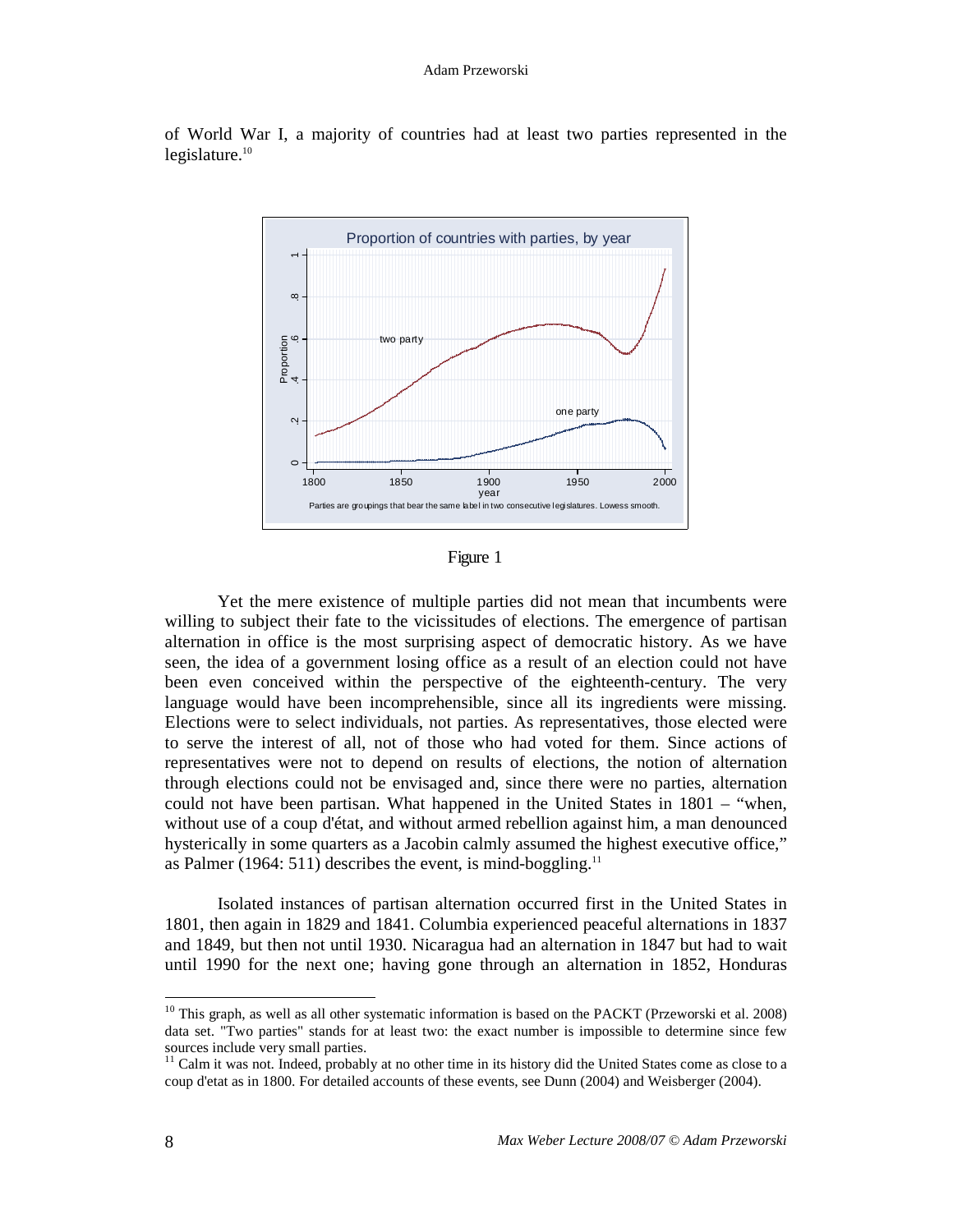waited until 1928 for it to be repeated; Dominican Republic had one in 1853 but the next one occurred in 1978; Argentina experienced a partisan change in 1868, again only in 1916, and then only in 1989. Most European countries waited even longer for the first partisan alternation to transpire, but once an alternation had occurred it was typically accepted as an inevitable feature of the democratic future: in England after 1834, Belgium after 1847, Netherlands after 1866, and Italy after 1867. Figure 2 shows the proportion of elections that resulted in partisan alternation over time.





Only about one election in six resulted in alternation until the last quarter of the past century and still only one in three recently. Yet today most people living under representative governments take it as perfectly natural, as inherent in democracy, that multiple parties would compete in elections and that the result may be that control over governments would change partisan hands.

#### **Partisan Alternation in Office as an Implementation of Self-Government**

#### **Democracy as a Method of Processing Conflicts**

Can the ideal of self-government be implemented differently than the founders envisaged? What could it mean today, in the presence of parties?

The silence of democratic theory, even in its most modern versions, about alternation in office is astonishing. Neither Kelsen (1988 [1929], 1954), nor Schumpeter (1942), Downs (1957), Dahl (1971, 1989), nor Bobbio (1987, 1989) pause to consider its consequences. Indeed, the only theorist on this list who even mentions alternation is Kelsen, who in what seems to be an afterthought, ends his essay with the sentence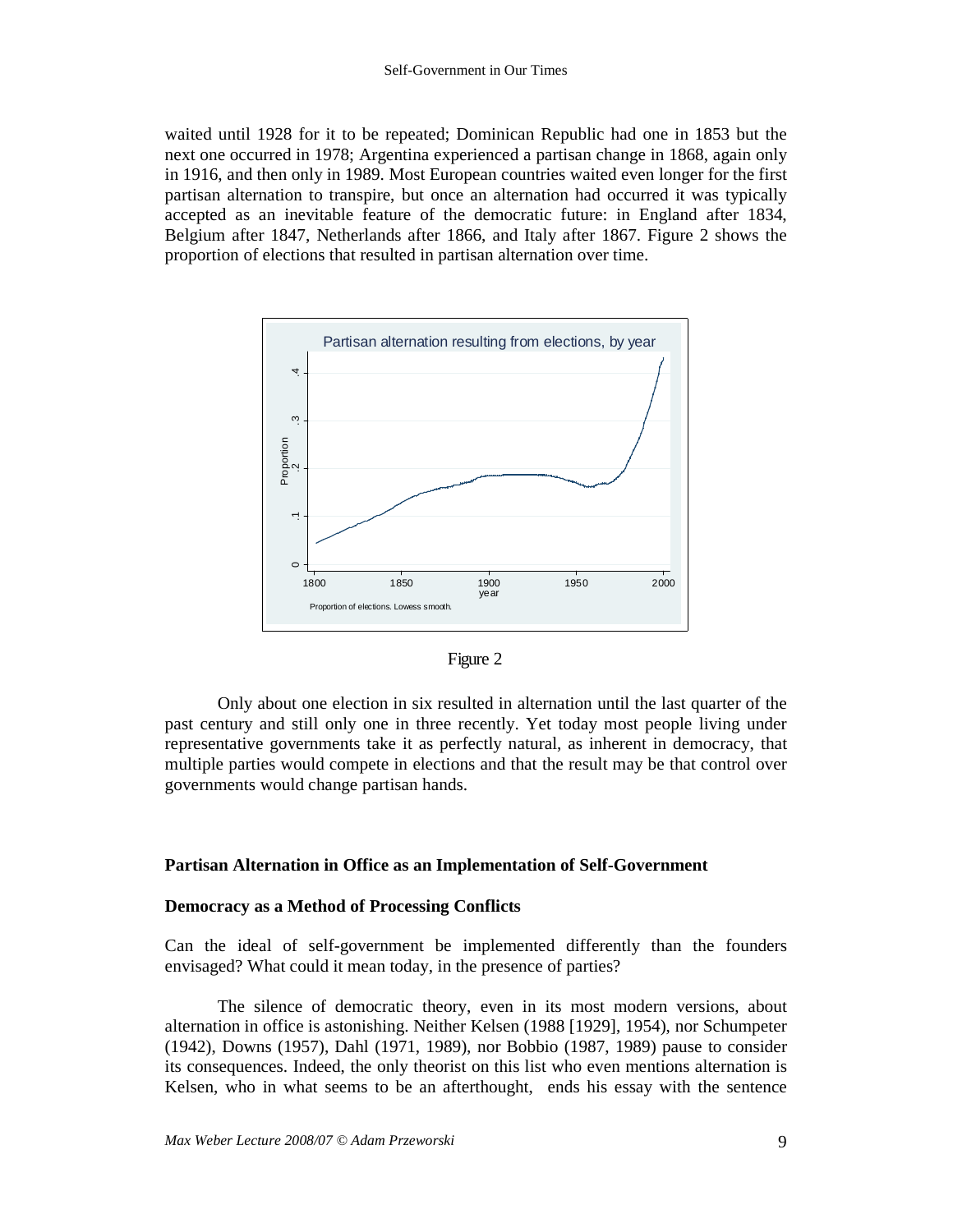#### Adam Przeworski

"And it is necessary that this coercive order [democracy] be organized in such a way that the minority as well ... could at any time become majority" (1988: 93). And these are theorists who emphasize the role of political parties in organizing and representing public opinion and who see electoral competition among parties as the essential feature of democracy. Yet they either stop at competition (contestation) or suggest that the people are represented when parties negotiate and make compromises, not when parties alternate in office. Dahl (1971) is perhaps most striking: his entire emphasis is on contested elections but he never reflects why it matters that elections be contested. In the end, he throws his hands up in the air: "But it is not my purpose here to make a case for polyarchy" (1971: 31).

Beginning with Kelsen (1988 [1929]: 27), these theorists take it as the point of departure that all citizens cannot rule at the same time: "[I]t is not possible for all individuals who are compelled and ruled by the norms of the state to participate in their creation, which is the necessary form of exercise of power; this seems so evident that the democratic ideologists most often do not suspect what abyss they conceal when they make the two 'people' [in the singular and in the plural] one." People must be represented and they can be represented only through political parties,<sup>12</sup> which "group" men of the same opinion to assure them real influence over the management of public affairs" (Kelsen 1988: 28) or which are groups "whose members propose to act in concert in the competitive struggle for political power" (Schumpeter 1942: 283) or "a team of men seeking to control the governing apparatus by gaining office in a duly constituted election" (Downs 1957: 25). Isolated individuals cannot have any influence over the formation of general will; they exist politically only through parties (Kelsen 1988: 29).

Parties, in turn, have followers and leaders, who become representatives through elections. Representatives will for the people. "Parliamentarism," Kelsen (1988: 38) says, "is the formation of the directive will of the State by a collegial organ elected by the people.... the will of the State generated by the Parliament is not the will of the people ...." Schumpeter (1942: 269) echoes: "Suppose we reverse the roles of these two elements and make the deciding of issues by the electorate secondary to the election of the men who are to do the deciding." While in the classical theory "the democratic method is that institutional arrangement for arriving at political decisions ... by making *the people decide issues* through the election of individuals who are to assemble in order to carry out its will," in fact the democratic method is one in which the individuals who are to assemble *to will for the people* are selected through elections (1942: 250).

Thus far these views do not diverge as far from the classical conception as Schumpeter would have it. Although they would be uncomfortable with the emphasis on interests and parties, Madison or Sieyes would have agreed that the role of representatives is to determine for the people, and sometimes against the people, what is good for them. But here comes the crucial break with the classical tradition: Kelsen, Schumpeter, Bobbio, Downs, and Dahl all agree that nobody and no body can represent the will of all the people. In sharp contradistinction to the classical view, these theorists

 $12$  Both Kelsen and Bobbio consider and reject the alternative of functional representation, by corporatist bodies.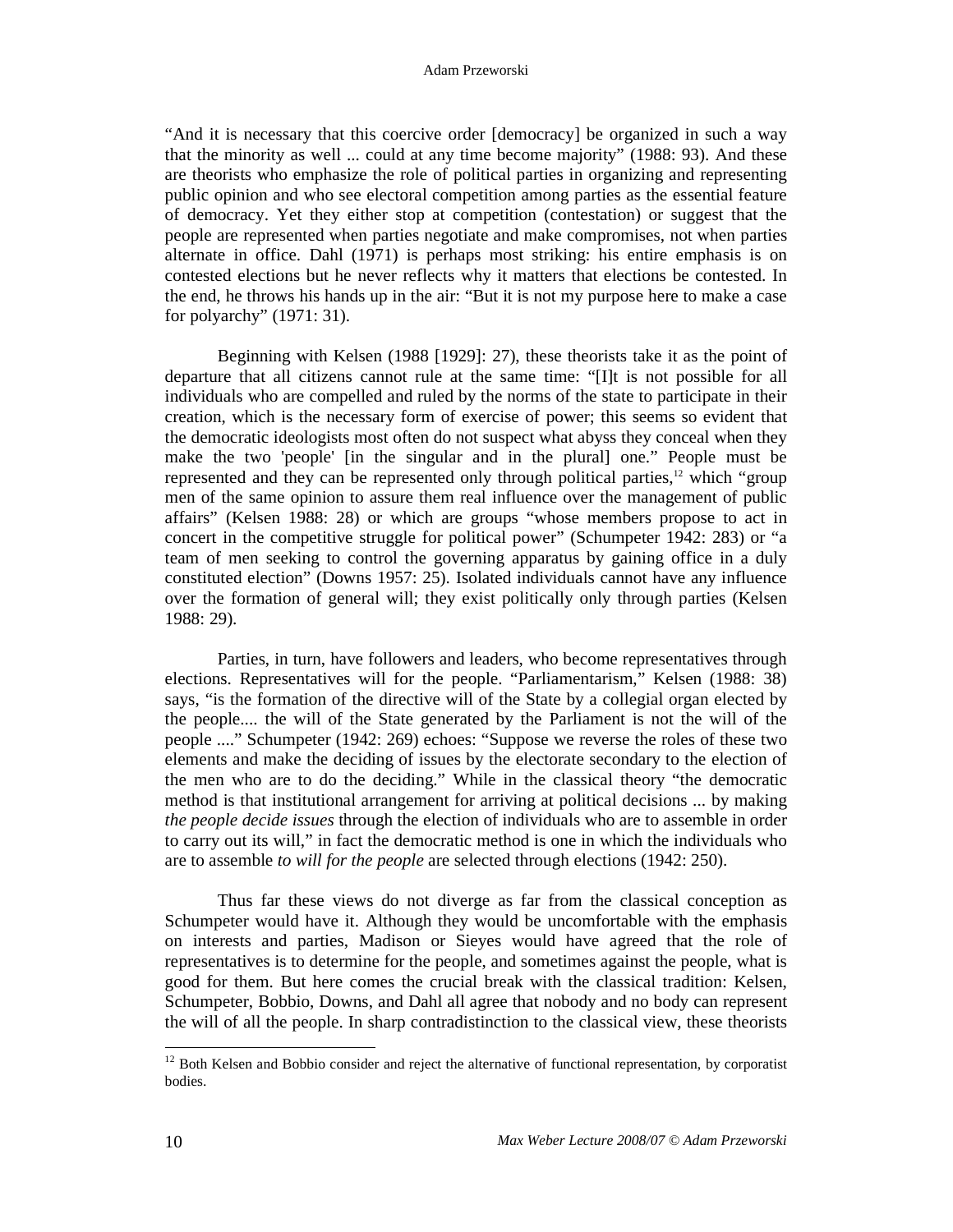maintain that political parties represent distinct interests. The theory of democracy based on the assumption of the common good is just incoherent. As Shklar (1979: 14) put it, in an article entitled "Let Us Not Be Hypocritical," "A people is not just a political entity, as was once hoped. Parties, organized campaigns, and leaders make up the reality, if not the promise, of electoral regimes...."

Kelsen (1988: 25-26) was perhaps the first to systematically challenge the theory of self-government based on the assumption of unanimity: "Divided by national, religious and economic differences, the people presents itself to the view of a sociologist more as a multiplicity of distinct groups than as a coherent mass of one piece." He rejected what Schumpeter would dub "the classical conception" with an equal vigor: "Moreover, the ideal of a general interest superior and transcending interests of groups, thus parties, the ideal of solidarity of interests of all members of the collectivity without distinction of religion, of nationality, of class, etc. is a metaphysical, more exactly, a metapolitical illusion, habitually expressed by speaking, in an extremely obscure terminology, of an 'organic' collective or 'organic' structure..." (Kelsen 1988: 32-33).

Schumpeter (1942: 250ff) offered a systematic critique of the concept of the common good or general will by making four points: (1) "There is no such thing as a uniquely determined common good that all people could agree on or be made to agree on by the force of rational argument." (2) The individual preferences which the utilitarians adopted to justify their conception of common good are not autonomous but shaped by persuasion, "not a genuine but a manufactured will." (3) Even if a common will would emerge from the democratic process,<sup>13</sup> it need not have the rational sanction of necessarily identifying the common good. Given the pathologies of mass psychology, nothing guarantees that people would recognize what is good for them. (4) Even if we could know the common good, there would still be controversies about how to implement it.

If no body, parliament or government, can will for all the people, is democracy just a method for imposing the will of some, who happen to constitute a numerical majority, on others? Schumpeter (1942: 272-3) does pose the question but quickly dismisses the only negative answer that occurs to him, which is proportional representation. "Evidently," he observes, "the will of the majority is the will of the majority and not the will of 'the people'." Then he mentions that some authors - he must have had in mind Kelsen (1988 [1929]: 60-63) - tried to solve the problem by various plans for proportional representation. He finds this system unworkable, since "it may prevent democracy from producing efficient governments and thus prove a danger in times of stress." "The principle of democracy," Schumpeter insists, "merely means the reins of government should be handed to those who command more support than do any of the competing individuals or teams."

Kelsen (1988: 34) did offer a solution: a compromise among parties. He argued that "the general will, if it should not express the interest of a single and unique group,

<sup>-</sup><sup>13</sup> The difficulty of identifying the common will was recognized only nine years after Schumpeter published his text, by Arrow (1951).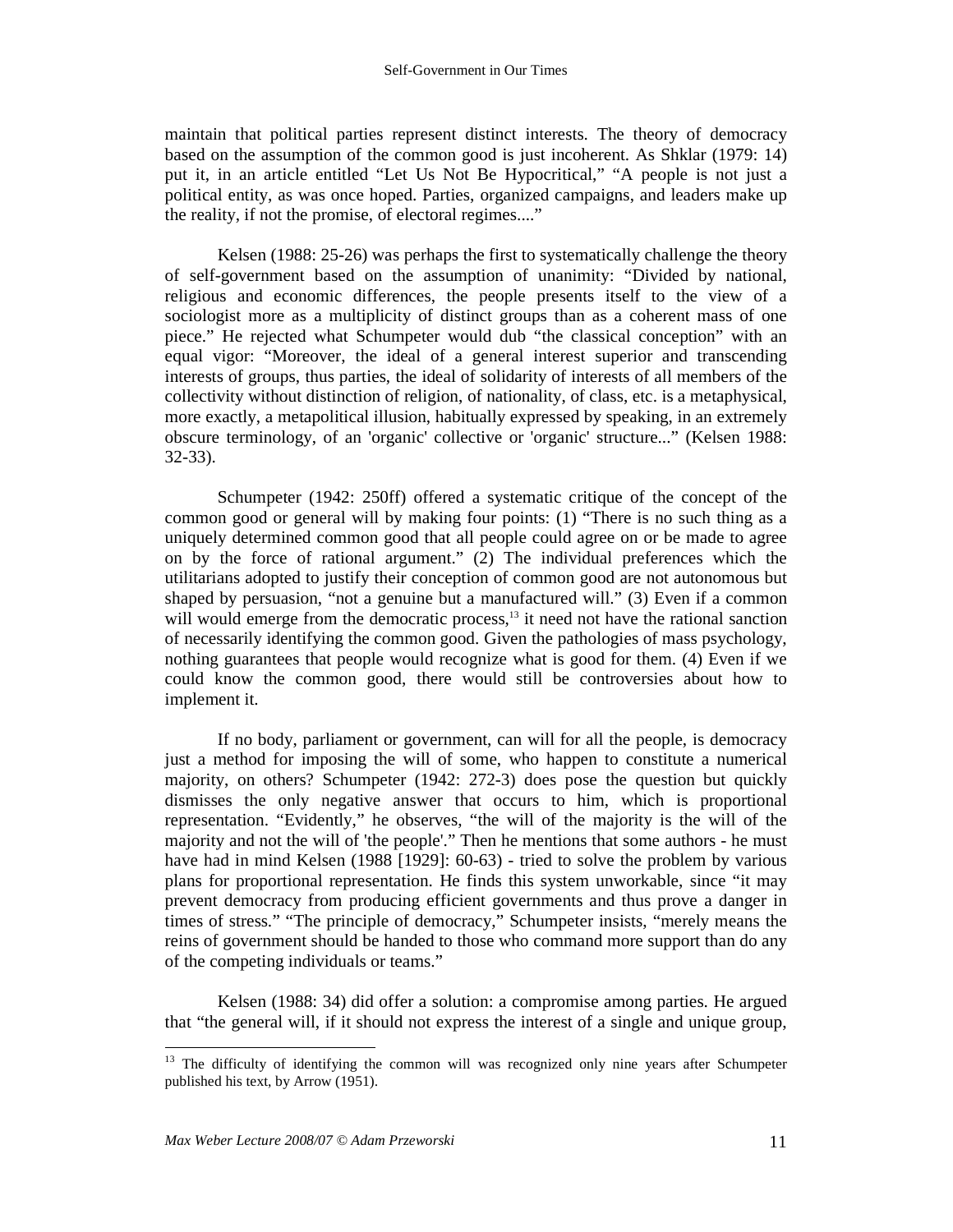can be only a result of such oppositions, a compromise between opposing interests. The formation of the people in political parties is in fact an organization necessary to realize such compromises, so that the general will could move in the middle (*dans une ligne moyenne*}." "The application of the majority principle," Kelsen (1988: 65) maintained, "contains quasi-natural limits. Majority and minority must understand each other if they are to agree." But here he encounters a problem so thorny that it requires Freudian psychology, the "unconscious," to solve: why would "compromise," in fact concessions made by the majority to the minority, be specific to democracy? He claimed erroneously so in the light of recent research (Gandhi 2008) - that autocracies do not make compromises.<sup>14</sup> The only reason he could adduce was psychological: "Democracy and autocracy thus distinguish themselves by a psychological difference in their political state" (1988: 64). But if this solution – preserving political rule by making concessions - is not exclusive to democracy, a central value Kelsen claims for democracy vanishes.

Bobbio (1989: 116), attributing this view to Max Weber, observed that the normal procedure for making decisions under democracy is one in which collective decisions are the fruit of negotiation and agreements between groups which represent social forces (unions) and political forces (parties) rather than an assembly where majority voting operates." And when party leaders negotiate, the role of voters is reduced to a minimum. All that voters can do is to ratify agreements "reached in other places by the process of negotiation".

Compromise among party leaders, subject to periodic ratification by voters, is as much as Kelsen or Bobbio can salvage from the classical conception of selfgovernment. Self-government now means the government of parties in the parliament. Parties do not pursue the common good but search for compromises among partisan interests. Bargaining replaces deliberation. The outcomes are to a large extent independent of results of elections. The specificity of democracy is reduced to the requirement that from time to time these bargains must be approved by voters. Yet all voters can do is either to approve the deals negotiated by party leaders or to throw the rascals out: in the language of recent Argentine outburst against the political class, "*fuera todos!*," everyone out. And then?

In what follows, I offer an alternative view. Even if at each time a government can represent only some people, parties can take turns, and most people could be represented some of the time. While the people does not govern itself, it is governed by different others in turn. This, I think, is the meaning of self-government in our times.

## **Self-Government as Rotation in Office**

To understand the role of alternation, it is enlightening to take a detour to classical Greece (The following is based on Hansen 1991). For Artistotle, the essential feature of

<sup>&</sup>lt;sup>14</sup> The difference between these two types of regimes is not that compromises occur only under democracy but that autocracies can be, and many are, ruled by a minority. But dictators also combine repression with cooptation to maintain their rule (Gandhi and Przeworski 2006).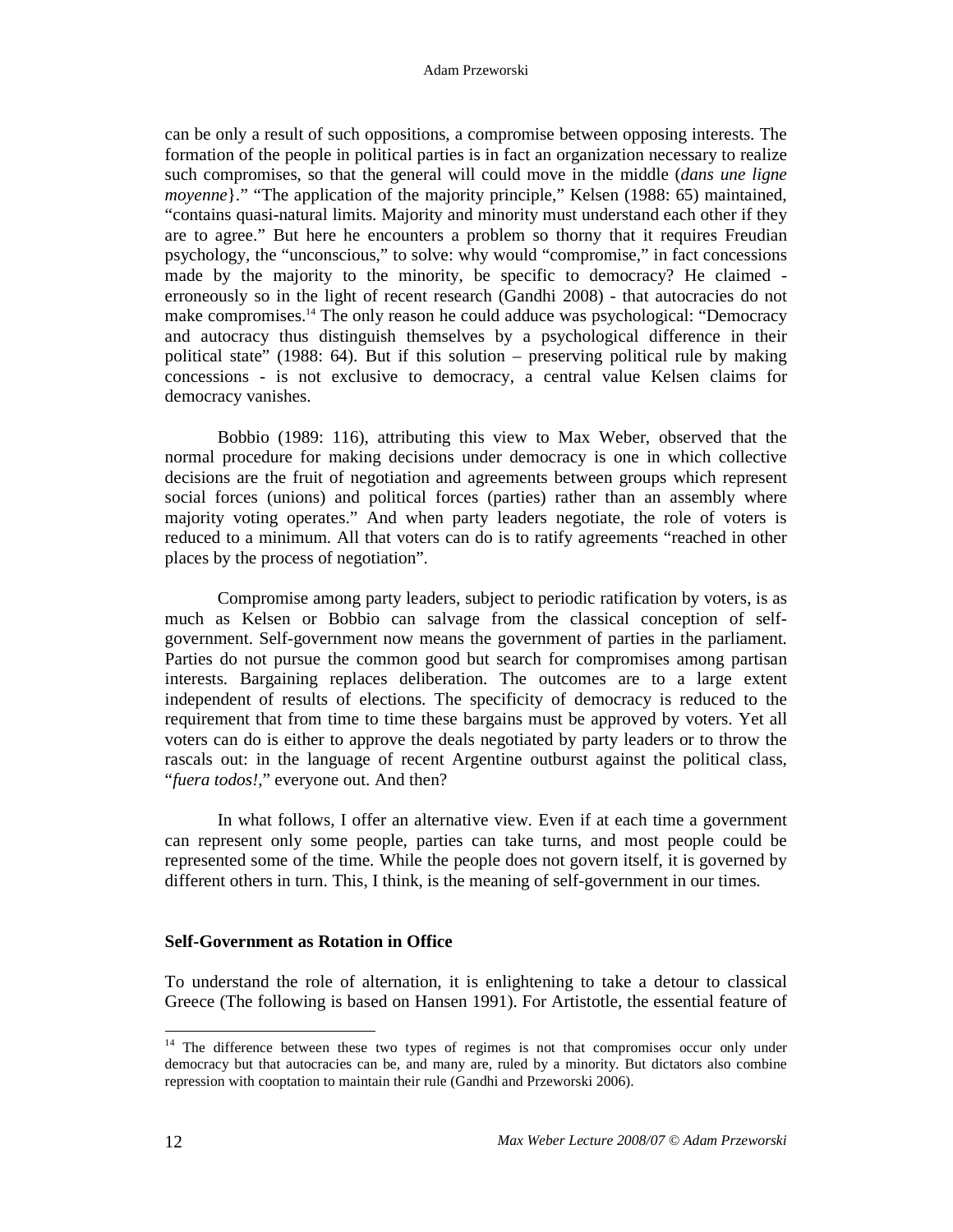democracy, the mechanism of the connection between democracy and liberty, was that everyone "would rule and be ruled in turn." Here is his crucial passage:

A basic principle of the democratic constitution is liberty. That is commonly said, and those who say it imply that only in this constitution do men share in liberty; for that, they say, is what every democracy aims at. Now, one aspect of liberty is being ruled and ruling in turn.... Another element is to live as you like.... So this is the second defining principle of democracy, and from it has come the ideal of not being ruled, not by anybody if possible, or at least only in turn. (Cited in Hansen 1991: 74)

The difference between the Greek and the modern concepts of self-government is striking. Commenting on a passage by Castoriadis - "I give here the term human being, *anthropos*, the sense ... of a being that is autonomous. One can say as well, remembering Aristotle, a being capable of ruling and being ruled" - Descombes (2004: 327)observes, "It is remarkable that Castoriadis did not say, as would only naturally a partisan of autonomy in the modern sense, 'a being capable of ruling himself.' ... The good citizen is someone who is as capable to command as to obey." In Manin's (1997: 28) rendering, "democratic freedom consisted not in obeying only oneself but in obeying today someone in whose place one would be tomorrow."

The institutional feature that implemented taking turns in Greece was rotation in office: a combination of selection by lot with short terms and restrictions on reeligibility. Thus 6000 jurors were picked by lot at the beginning of each year and from those as many as needed were picked by lot on a given day. About 540 magistrates, who had to prepare the decisions of the Council and implement them, were picked by lot for a year and could not hold the office more than once (or at most a few times). Members of the Council of 500 were chosen by lot for one year from among those who presented themselves and could hold the office at most twice in their life, but not in consecutive years.<sup>15</sup> Finally, the ceremonial office of the *epistates*, who held the seal of Athens and the keys of the treasuries as well, and counted as the head of state of Athens in relation to other states, could be held for only one night and one day in one's life. Here is Hansen's (1991: 313) summary of these arrangements:

The rule that a man could be a councilor no more than twice in a lifetime means that every second citizen above thirty ... served at least once as a member of the Council; and three quarters of all councilors in any one year had to serve for a night and a day as *epistates ton prytaneon* (and never again). Simple calculation leads to this astonishing result: every fourth adult male Athenian citizen could say. "I have been for twenty-four hours President of Athens" - but no Athenian citizen could ever boast having been so for *more* than twenty-four hours.

Rotation could not have become the institutional form of taking turns in modern democracies. While Manin (1997) may be correct that their large size does not preclude direct democracy, size would render rotation meaningless. The 1776 Constitution of Pennsylvania, where legislators, sheriffs, coroners, tax-assessors, and justices of peace

<sup>&</sup>lt;sup>15</sup> According to Finley (1983: 74), in any decade between a fourth and a third of citizens over thirty would have been Council members and fewer that 3 percent served a second term.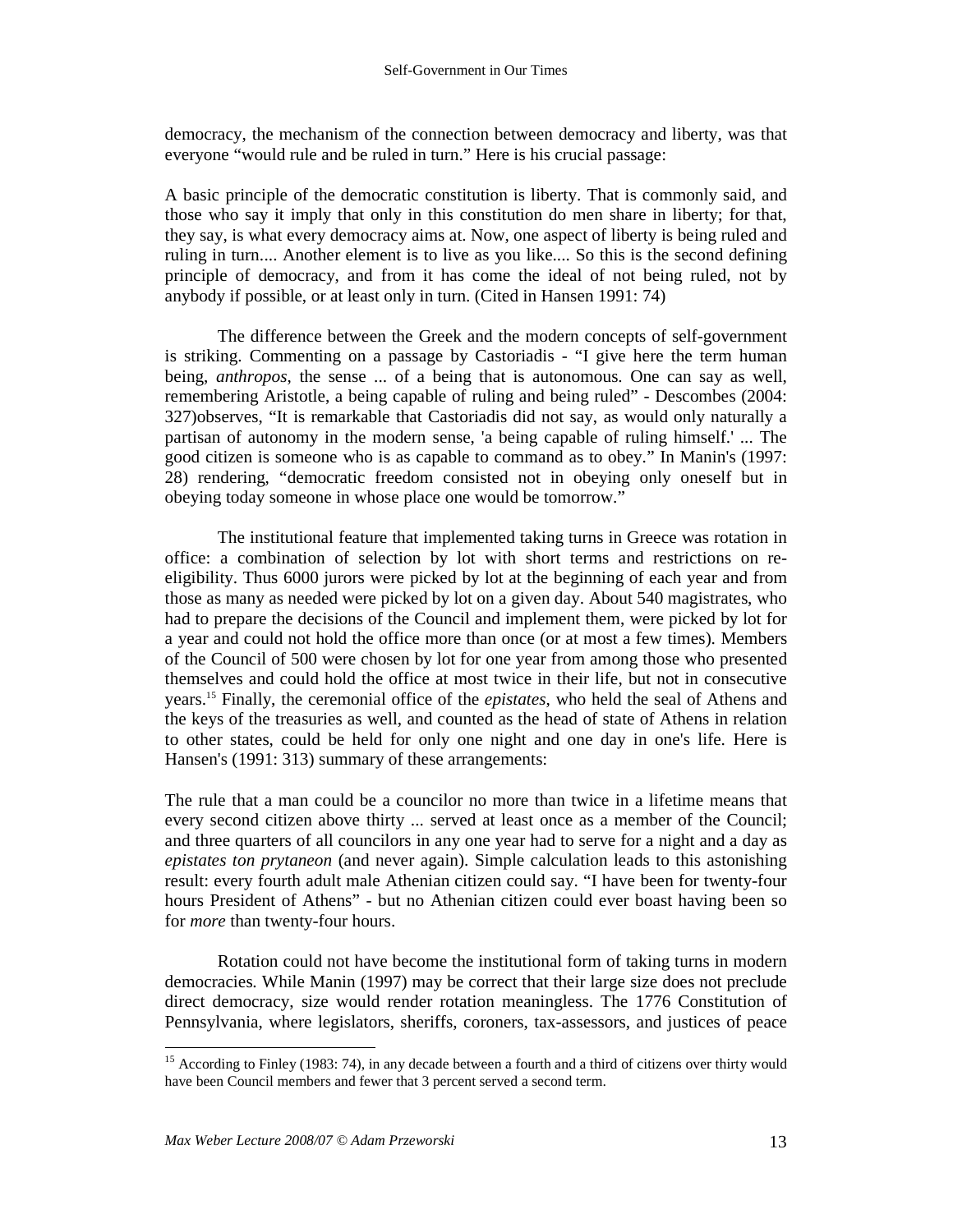were elected for one year and executive councilors for three, all with limitations on reeligibility, came closest to the ideal of rotation in the modern era. But even if we assume that no one ever served twice, at most one person in thirteen would serve ever.<sup>16</sup>

One can draw contrasts between the Greek and modern democracy in several ways. The standard distinction is that Greek democracy was direct, while the modern one is representative. Manin (1997) highlights the method for selecting to public offices: in Greece it was predominantly lot, while elections characterize modern democracies. But the power of lot stemmed not from "simple political equality" in the sense of Beitz (1989), an equal procedural chance, but from short terms in office and prohibitions on re-eligibility, rotation. After all, we could use lot to choose even a hereditary monarch. The sharpest contrast, in my view, was that the Greek democracy assured that most citizens would rule and be ruled in turn, while nothing of the sort would even enter the minds of modern democrats. Even short terms in office and restrictions on reelection, wherever they were introduced, were intended to prevent entrenchment by the incumbents, rather than to give everyone a chance to rule. I find it astonishing how far were the early democrats from the Greek ideal of self-government. For the Greeks - Rousseau (1964) had it right - "democracy was a state in which there are more citizens who are magistrates than ordinary citizens who are not." And while Paine (1989: 170) described the American system of government as "representation ingrafted upon Democracy," the graft transformed the entire body. All the elaborate constructions about the common good, ideal preferences, and collective will masked a basic fact that nothing in the modern conception of democracy precluded the possibility that some people could rule always and others never. <sup>17</sup> George Washington could say, "I have been for eight years President of the United States" and almost no one else could say that they were president even for a day.

#### **Self-government as Partisan Alternation in Office**

Given the size of modern democracies, the closest substitute for individual rotation is partisan alternation in office. I know that caveats jump to everyone's mind. They will appear here as well, at length and with a destructive force. But hear me out first. Suppose that people sort themselves into parties, according to their interests, values, ideals, or whatever, "wills." Suppose that this sorting is sufficient to render coherence to some notion of partisan interests. Suppose that party leaders - there are leaders - act in the best interest of their supporters. This is not yet enough: if this sorting were

<sup>&</sup>lt;sup>16</sup> I assume that 1000 people were elected. The population of Pennsylvania was 434,373 in 1790 and I use 400,000 for 1776. I also assume that adult life lasted 30 years.

In the United States, there were 511,039 popularly elected local officials

in 1992 (www.census.gov), 7382 state, and 535 federal legislators, for a total of 518,956. Even if everyone served only one year and could not serve again ever in their life, only one in seven would ever rule.

 $17$  Indeed, Sieyes justified representation by claiming that the people would want those who make laws to have specialized knowledge. Having observed that in modern society individuals must have specialized skills, he concluded that "The common interest, the improvement of the state of society itself cries out for us to make Government a *special profession* (cited after Manin 1997: 3; a more extensive discussion of Sieyes's view is in Pasquino 1998).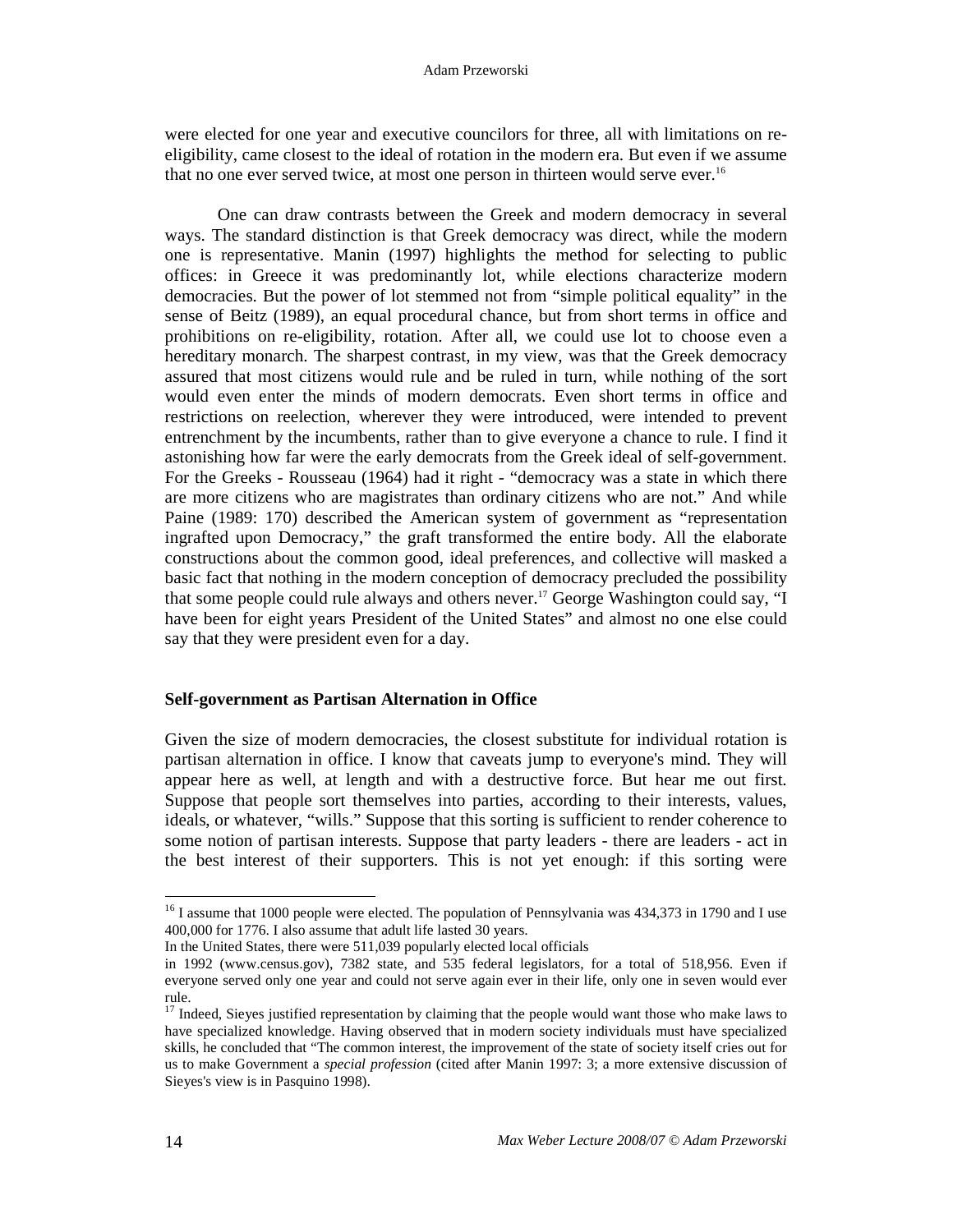permanent, some parties would rule always and other parties still never. But suppose that people can change their mind and enough do, for whatever reasons. Then parties, or coalitions thereof, will alternate in office and most people will be represented in turn. Here lies the genius of elections and, in my view, the cornerstone of their staying power.

This argument is developed in three steps. First, I claim that it is reasonable to think that parties represent specific interests. Secondly, I argue that the prospects of alternation may serve to maintain civil peace. Finally, I investigate the relation between partisan alternation and autonomy, always understood as the proportion of the people who live under a legal order they would have chosen. Only then do I ask whether it makes a difference whether people actually choose the order under which they live.

While governments may not be able to express the will of all the people, supporters of particular parties may be sufficiently homogeneous to render meaning to a notion of partisan interest. True, even the will of supporters of particular parties is still likely to be multidimensional, so partisan interest need not be uniquely determined. But given the platform of other parties - by which I mean both the issues on which to take a position and the positions taken - the platforms to which supporters of a particular party would agree are circumscribed.<sup>18</sup> In elections, people sort themselves out by their distinct wills in response to proposals of parties which, in turn, must anticipate how people would sort themselves out. In the end, "the electoral equilibrium," people vote for particular parties because they think that they will represent them better than others. Hence, partisan interests are distinct.

To understand this process, it is useful to consider electoral competition between two parties (or coalitions) which choose policies from a single dimension of policy, say the extent of redistribution. As long as parties propose or implement different platforms, almost all voters, except for those whose ideal preferences are equidistant from the proposals of the two parties, strictly prefer one party over another. But even if the two parties offer the same platform (as in the median voter model), parties still represent different constituencies. The electoral constraint pushes the parties to the center (the position of the median voter). But the parties are still distinguishable as "left" and "right," which can be seen as follows. If the electoral constraint were relaxed by a notch, so that both parties would have had the same chance to win the election (which in this story is 50/50) if they proposed to implement the ideal preference of the voter removed from the median by one to the left, the left party would move to this voter while the right party would not. Hence, even when parties converge, they converge "from the left" and "from the right." And voters know it. Parties may change their objectives and voters may change their preferences from one election to another indeed, alternation is possible only if they do - so that different groups of voters may be represented by different parties at different times. But at each time, interests and values align along partisan lines.

This is not to say that governments can admit that they act in partisan interests. The censoring power of the universalistic ideology of democracy recurrently conflicts with the partisan organization of elections. Elections must carve the electorate into

 $18$  These intuitions, and they are only that, are based on Roemer (2001).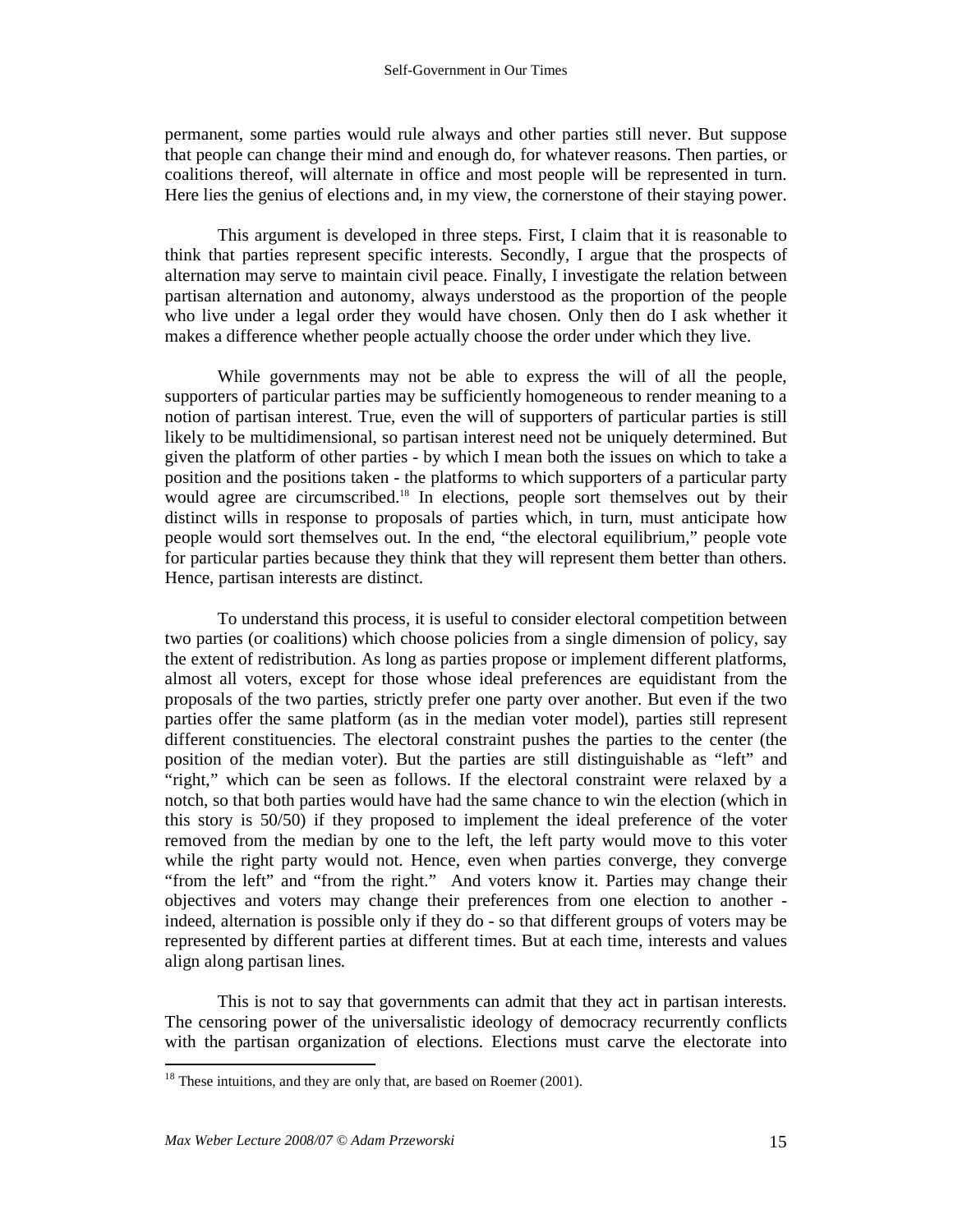partisan constituencies; the elected governments must each time stitch together the electoral wounds. After an exceptionally divisive campaign, Jefferson was the first to do so in 1801 by offering concessions to the Federalists. After an almost equally conflictive election in 2004, having appealed to most extreme religious groups, George W. Bush rushed to preach "national unity" in his victory speech.<sup>19</sup> Salvador Allende's declaration that "*No soy Presidente de todos los Chilenos*," (I am not the President of all the Chileans) was an enormous blunder. The accusation that parties divide people is perennial in the history of democracy. Yet elections evolved to be partisan and governments learned that they would face elections, so they must act in partisan ways as well, even if they cannot admit it.

#### **Partisan Alternation and Civil Peace**

The magic of alternation in office lies in the possibility that its mere prospect can induce the current minority to wait for its turn while obeying the current majority. Since I have written extensively on this topic, I reproduce here only the core of the argument (Przeworski 1991, 1999, 2005).

If one party is certain to stay in power for ever, the supporters of other parties know that they would never live under laws they prefer. Suppose that under such conditions, the losers rebel against the outcome of the election: they prefer to engage in a struggle for their own dictatorship rather than suffer the prospect of an indefinite rule of their opponents. In contrast, assume that a party won the current election but other parties have some positive probability of entering the government as the result of the next one or the one after that or even in a more distant future. Now the supporters of these parties expect that they may be victorious, with some positive probability that depends on the design of the democratic institutions. It may well be, and the empirical evidence shows that under some conditions it is, that the losers prefer to fight if they have no prospect of winning but are willing to obey and wait if they do. And if everyone makes the same calculation, then everyone obeys the current rulers while waiting for their turn to rule. Conflicts are processed according to rules.

The prospect of alternation in office enables the political forces to say "All is not lost; we were defeated this time, but we will win at some time in the future, and we can wait for our turn." The prospect of alternation is an eternal spring of hope: I have suffered in 2000, suffered even more deeply in 2004, yet as I am writing this text a glimpse of change is on the horizon. The genius of democracy is that it enables conflicting groups to think in inter-temporal terms, to wait for their chance to be represented, respecting the verdict of the polls while they wait. As Bobbio (1984: 116) put it, "democracy is a set of rules ... for the solution of conflicts without bloodshed" (See also Popper 1962: 124 and Przeworski 1999).

Yet this magic may not work under all conditions. Poor people may be unwilling to wait. Wealthy people may fear redistributive demands by the poor. The military may

<sup>&</sup>lt;sup>19</sup> How empty this "unity" talk is was immediately manifested by Bush's invitation to "all those who share our goals."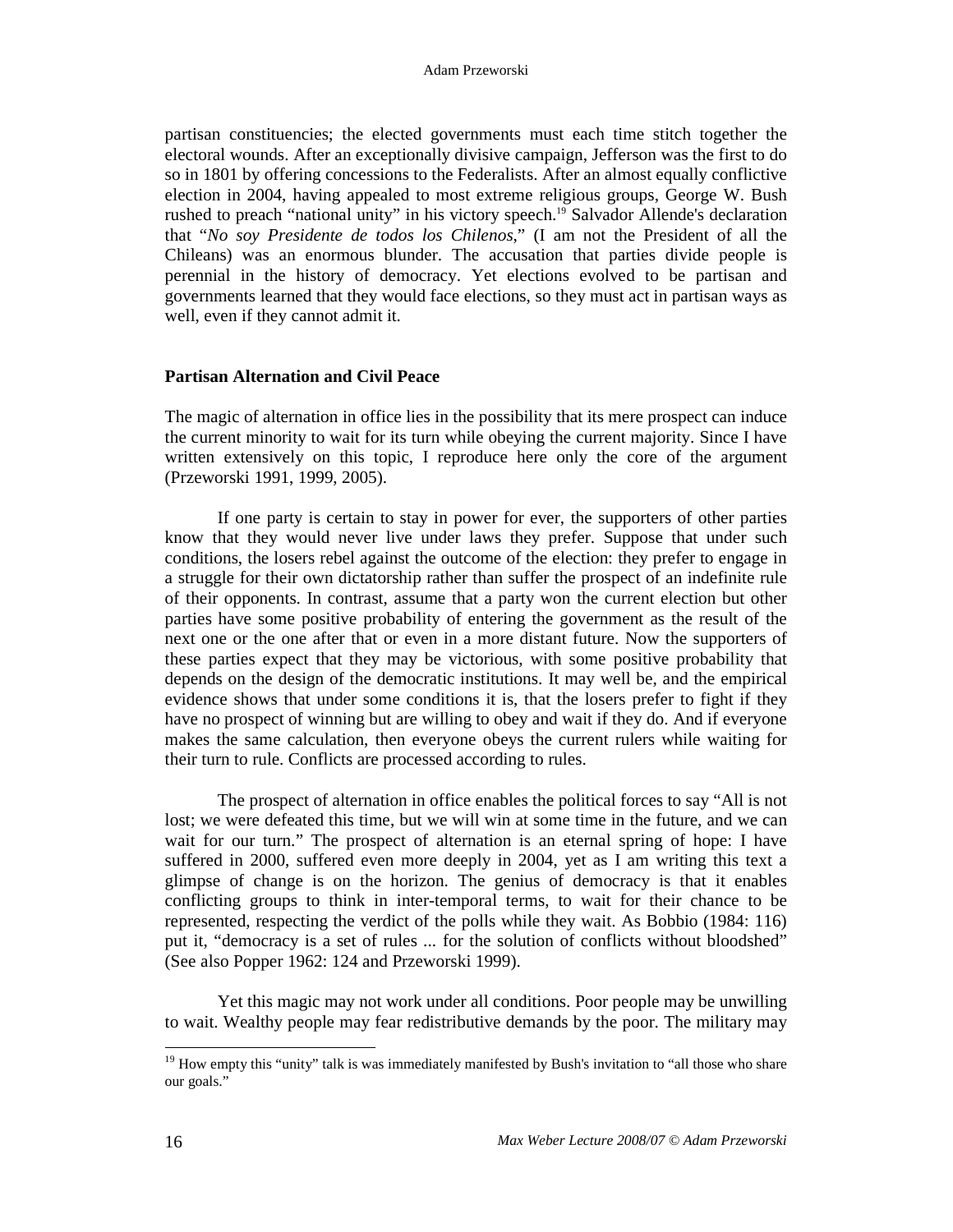be too eager to enter into politics, taking a partisan stance. Institutions may be badly designed, enabling the incumbents to benefit from increasing returns to power and foreclosing the chances of the current minority. Research shows that each country has at each time some income threshold above which both the electoral winners and the losers observe the rules. This threshold is lower when incomes are more equally distributed, when the military are non-partisan, and when institutional devices limit the advantage of incumbency (Przeworski 2006, Benhabib and Przeworski 2006). The aggregate consequence is that the probability of a peaceful alternation in office increases in per capita income:



Figure 3.

Note that frequency of alternation increases steeply until about \$5,000 and then rises slowly. But the reason need not be that the poor value democracy less, but rather that wealthier people care less about marginal losses or gains that may result from outcomes of elections. As countries become richer on the average, less is at stake in elections.

The prospect of alternation may also serve to induce moderation on the part of the current incumbents: the mechanism that induces "compromise" is precisely alternation. As Alesina (1988) has argued, if voters are risk averse (their utilities are concave), then they prefer smaller oscillations of policies over larger ones and they can enforce an equilibrium in which parties behave in a moderate way by the threat of voting them out of office. Hence, "compromise" is endogenous with regard to the prospects of alternation.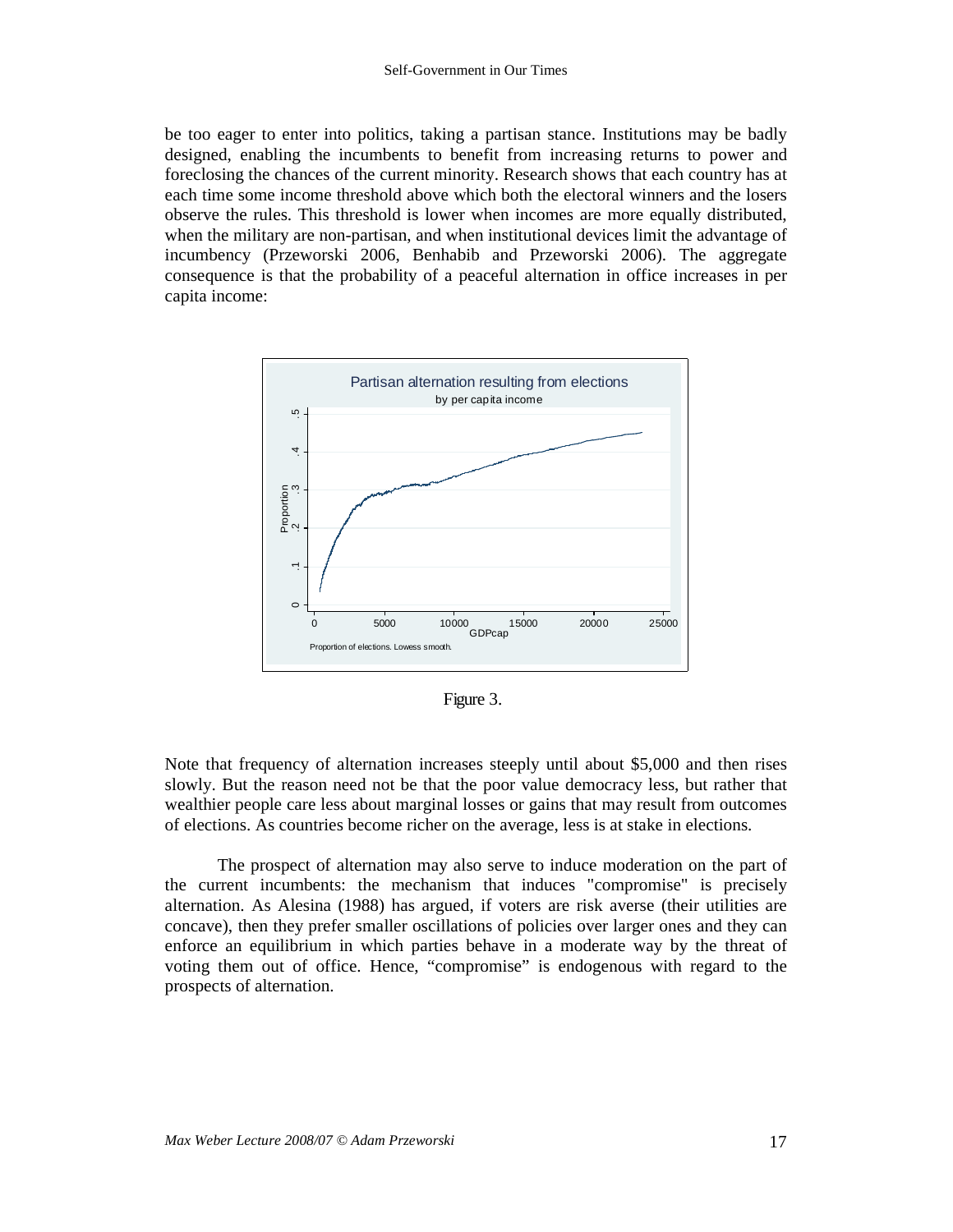#### **Partisan Alternation and Autonomy**

Alternation in office enhances autonomy in the precise sense of the proportion of citizens who live under a legal order they would choose. Moreover, autonomy is maximized when alternation occurs according to the simple majority rule.<sup>20</sup>

Kelsen (1988: 19) posits the following theorem. In his words, "There is only one idea which leads in a reasonable way to the majoritarian principle: the idea that, if not all individuals, at least the largest possible number of them should be free, said differently that the social order should be in contradiction with the will of the smallest number of people possible."

His reasoning goes as follows. Suppose that there is a status quo social order, as there always is. There are *n* people. Now, if the rule for changing the status quo is unanimity, *n-1* may want to alter it and cannot. Hence, *n-1* will live under an order not to their liking. Assume now the rule is that the status quo is altered if at least  $n/2+2$ people support a change. Then  $n/2+1$  still suffer under a status quo they do not like. In turn, assume that the qualifying number is  $n/2-1$ . Then the status quo can be altered leaving  $n-(n/2-1) = n/2+1$  people unhappy. But under simple majority rule the decisive number is  $n/2+1$  which leaves at most  $n-(n/2+1) = n/2-1$  dissatisfied. Hence, majority rule minimizes the proportion of people who are unhappy about the laws under which they live.

This theorem was proved formally by Rae (1969) and generalized by Taylor (1969). Rae seems to have been unaware of Kelsen's argument and used a different language: what for Kelsen was "autonomy," for Rae became the criterion of "political individualism." But the intuition is the same: the virtue Rae (1969: 42) claims for majority rule is that it "will optimize the correspondence between individual values and collective policies."

Consider now the role of alternation. Suppose that the society faces two alternative legal orders, the status quo, *A*, and an alternative *B*, advocated respectively by parties *A* and *B*. Let *v(t)* be the proportion of citizens who support *A* at *t*, and suppose that  $v(t) = 1/2 + \varepsilon(t)$  while  $v(t+1) = 1/2 - \varepsilon(t+1)$ , where  $\varepsilon(t)$ ,  $\varepsilon(t+1) > 0$ . If there were no alternation at  $t+1$ , the extent of autonomy over two electoral periods would have been  $(1/2 + \varepsilon(t))$  +  $(1/2 - \varepsilon(t+1)) = 1 + \varepsilon(t) - \varepsilon(t+1)$ , while with alternation it would have been  $(1/2 + \varepsilon(t)) + (1/2 + \varepsilon(t+1)) = 1 + \varepsilon(t) + \varepsilon(t+1)$ . Conversely, suppose that alternation occurs even if  $v(t) = v(t+1) = 1/2 + \varepsilon > 1/2$ . Then the extent of autonomy would have been  $(l/2 + \varepsilon) + (l/2 - \varepsilon) = l < l + 2\varepsilon$ , which would have been the case without alternation. All this much is embarrassingly obvious but important, because it shows that autonomy is maximized over time if partisan control alternates according to current majorities.

 $20$  Note that simple majority rule has other features one may find attractive: it is decisive, it does not favor one individual over another, it does not favor one alternative over another, and it responds positively to individual preferences. See May (1952).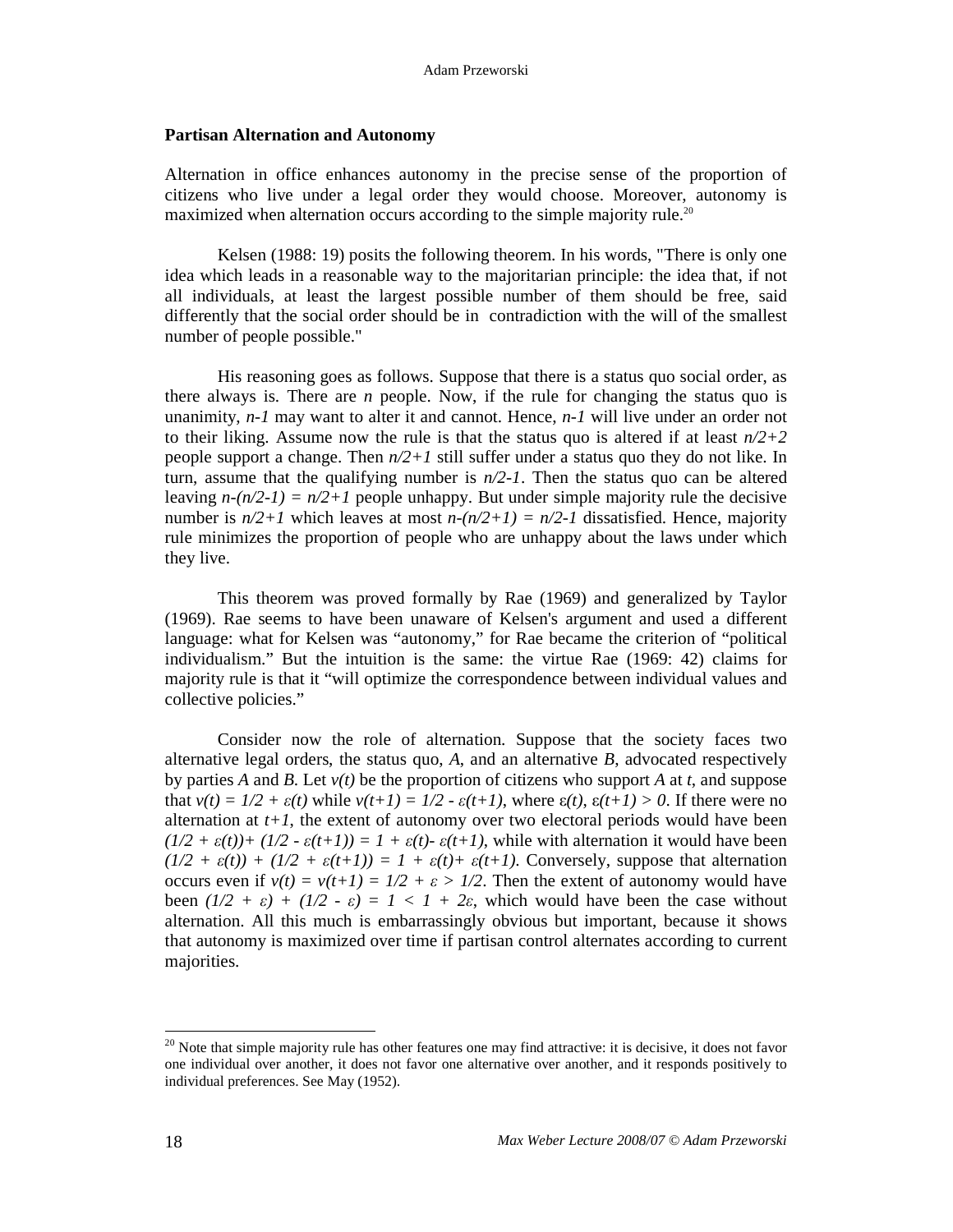Yet this defense of democracy must be mitigated on several grounds. While the Greeks assured that everyone would have an equal chance to rule by using lot and that the chance would materialize by keeping the terms in office short, representative government offers no such assurances. Some people may have to wait for ever. Indeed, in an unchanging electorate, in which children inherit the preferences of their grandparents, an accountable party would stay in office indefinitely. Hence, if parties did not slip up in representing their constituencies, some people, perhaps as many as a half, would never be represented. This possibility haunts democracy in ethnically divided societies. For alternation to be possible, that is, for the chances of victory of particular alternatives to be uncertain, either individual preferences must be changing or the incumbents must err in representing them. And even then people who are unlucky to have unpopular preferences will never see them implemented.

Secondly, one should not confuse autonomy with welfare. Social welfare is defined over consumption of commodities from which individuals derive utility. Because laws distribute consumption and allocate resources between public and private goods, one could think that a preference for a legal order is just a preference over distributions of consumption. Autonomy, however, is not a welfarist concept. Laws differ not only in what they generate but in what they allow individuals to achieve by their own actions; they differ in the extent to which they allow individual choice. A law may order individuals with particular incomes to pay a specific amount of taxes or it may leave to individual discretion how much they contribute to the welfare of others: the latter was an idea of President Bush Sr. A law may force all people to read *The Bible* or it may leave to their discretion whether they read *The Bible* or *Lady Chatterley's Lover*, neither, or both. Laws shape what Sen (1988) refers to as "capability sets," defined as bundles of "functionings" that a person may achieve by one's own efforts. Since capability sets include the ability to exercise choice, they are not exhausted by consumption of commodities or leisure, Rawlsian primary goods, or utilities. Autonomy, thus, is not a welfarist criterion because laws determine what one can, rather than what one does, achieve.

Finally, and perhaps tragically, while alternation according to majority rule does satisfy Kelsen's criterion of maximizing the number of people who live under the laws they like, autonomy is not the same as self-government. Following Rousseau, Kelsen (1949: 284) claimed that "Politically free is he who is subject to a legal order in the creation of which he participates." But as long as I live under a social order which I *would* choose, why does it matter that I *did* choose it, that is, that I did something that caused it to prevail? One could argue, à la Sen (1988), that being an active agent, a chooser, has an autonomous value for us, that a result obtained by my actions is more valuable to me than the same result generated independently of them.<sup>21</sup> But why would it matter that I had voted for it rather than just observed that a coin landed on the side I prefer? It cannot be a causal difference: the probability that my vote matters is miniscule in any large electorate. From an individual point of view, the outcome of an election is a flip of a coin; it is independent of one's action. Collective self-government is achieved

 $21$  Sen's classical example is "starving vs. fasting." Whether I starve or fast, I consume the same number of calories. But starving is not a matter of choice, while fasting is, and Sen sees choosing as valuable in itself. On the value of choosing under democracy, see Przeworski (2003).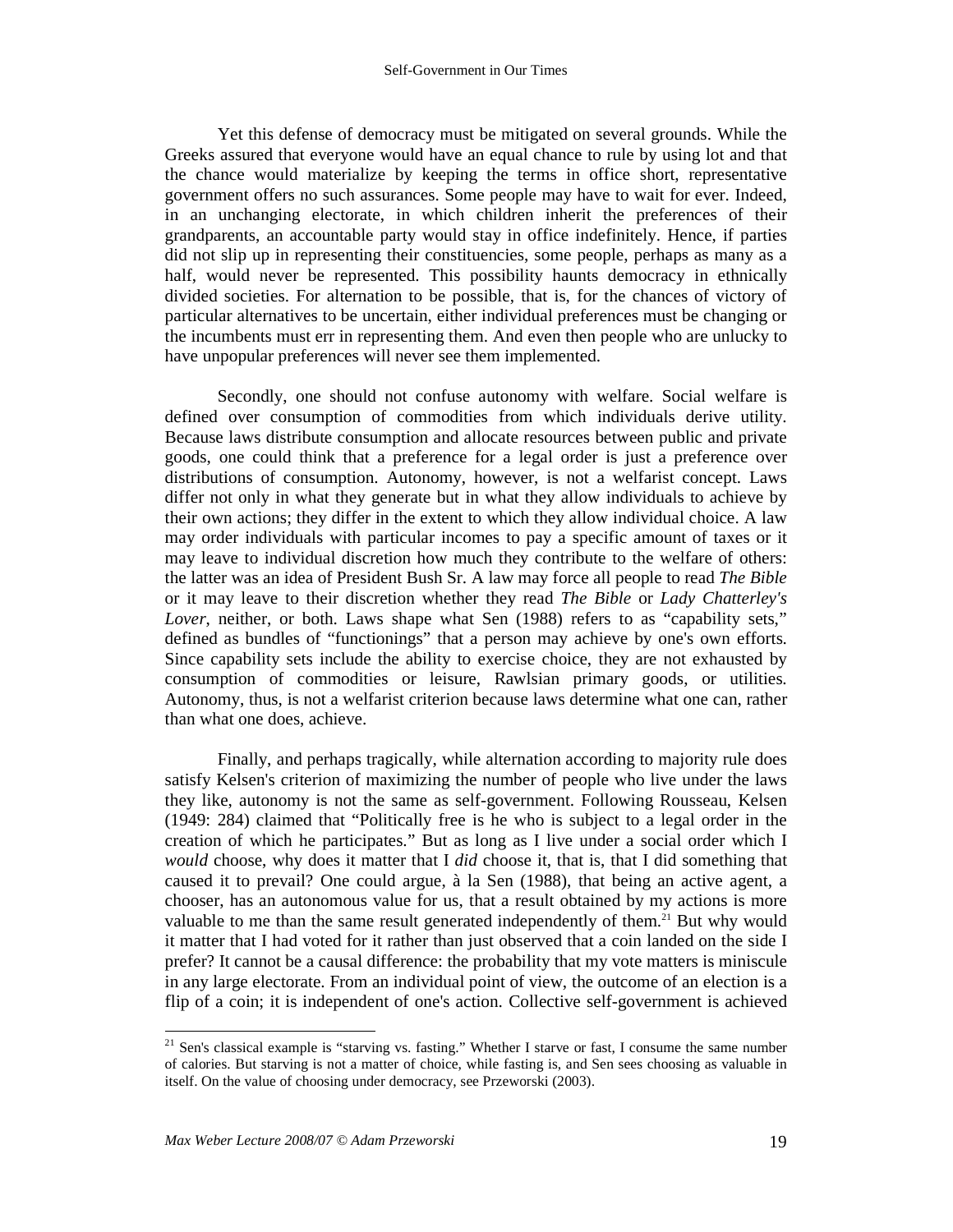not when each voter has causal influence on the final result, but when collective choice is a result of aggregating individual wills.<sup>22</sup> The value of voting rests in the ex-post correspondence between the laws everyone must obey and the will of a majority: selecting governments by elections does maximize the number of people who live under laws to their liking even if no individual can treat these laws as a consequence of his or her choosing. Thus people may value voting as a procedure for making collective choices while at the same time seeing their own vote as ineffective. But without effective participation, autonomy is not the same as self-government. And in modern democracies, Kelsen (1988: 35) is forced to concede, "political rights - which is to say liberty - are reduced in the essential to a simple right to vote."

#### **Conclusion**

The conception of democracy as a system of self-government was based on an assumption that rendered it unrealistic and incoherent, namely, that interests and values are sufficiently harmonious so that each individual needs to obey only himself while living under laws chosen by all. The merit of the modern revision was to recognize that wills are inevitably divided and that no body can implement the will of all people. Yet even if no single government can fulfill the will of all the people, successive governments can implement the wills of different people in turn. To the extent that democracy is a system of majority rule, it comes as close as it is possible to fulfilling the ideal of self-government.

 $22$  I owe this formulation to Ignacio Sànchez-Cuenca.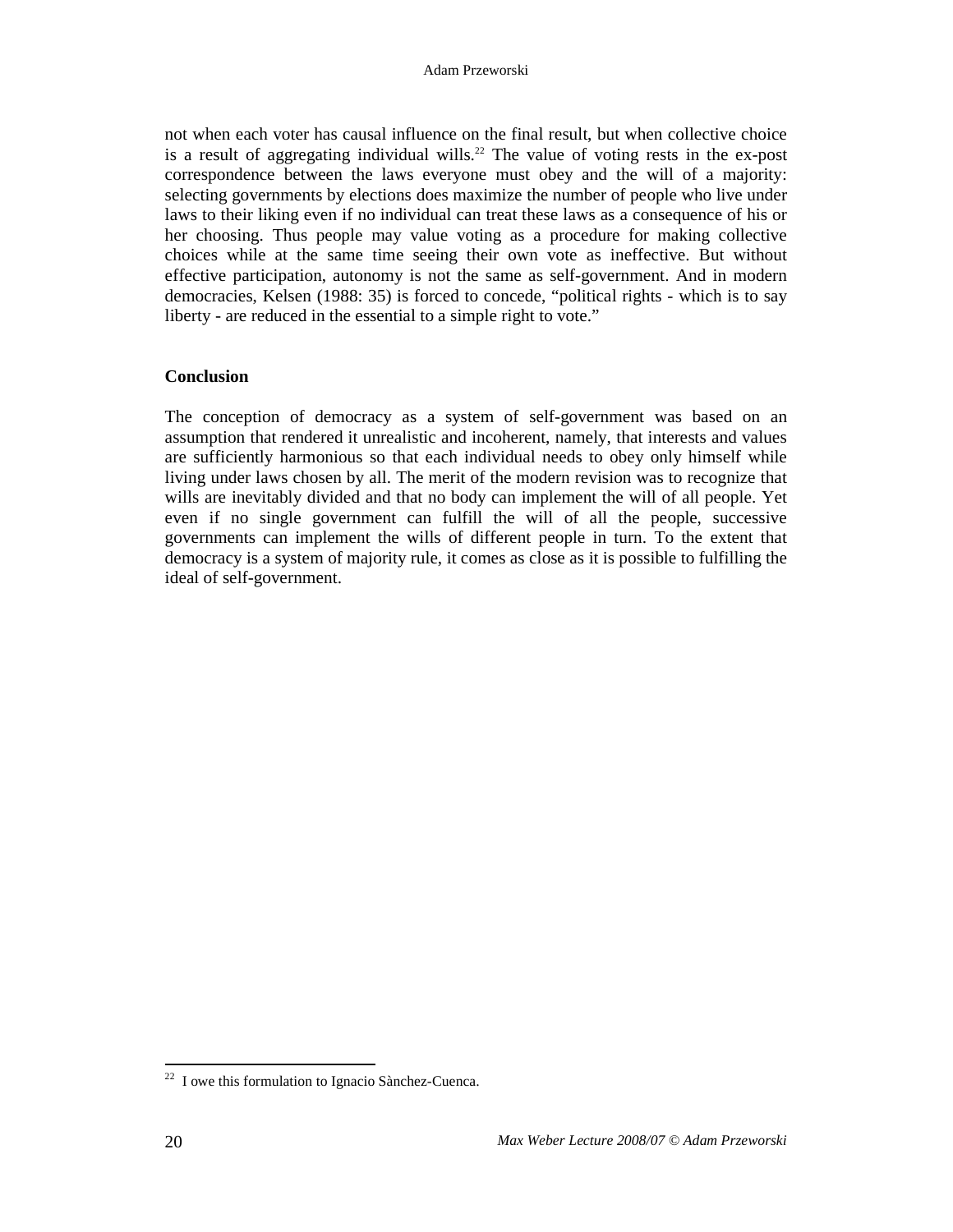## **References**

Alesina, Alberto. 1988. "Credibility and Convergence in a Two-Party System with Rational Voters." *American Economic Review 78:* 796-805.

Arrow, Kenneth A. 1951. *Social Choice and Individual Values*. New Haven: Yale University Press.

Beitz, Charles R. 1989. *Political Equality*. Princeton: Princeton University Press.

Benhabib, Jess and Adam Przeworski. 2006. "The political economy of redistribution under democracy." *Economic Theory 29:* 271-290.

Bobbio, Norberto. 1987. *Democracy and Dictatorship*. Minneapolis: University of Minnesota Press.

Bobbio, Norberto. 1989. *The Future of Democracy*. Minneapolis: University of Minnesota Press.

Bolingbroke, Henry Saint-John Viscount. 2002 [1738]. "The Patriot King and Parties." In Susan E. Scarrow (ed.), *Perspectives in Political Parties.* New York: Palgrave Macmillan. Pages 29-32.

Condorcet. 1986 [1785]. « Essai sur l'application de l'analyse a la probabilité des décisions rendues a la pluralité des voix. » In *Sur les élections et autres textes*. Textes choisis et revus par Olivier de Bernon. Paris: Fayard. Pages 9-176.

Dahl, Robert A. 1971. *Polyarchy: Participation and Opposition.* New Haven: Yale University Press.

Dahl, Robert A. 1989. *Democracy and Its Critics*. New Haven: Yale University Press.

Descombes, Vincent. 2004. *Le Complément De Sujet: Enquête sur le fait d'agir de soimême.* Paris: Gallimard.

Downs, Anthony. 1957. *An Economic Theory of Democracy.* New York: Harper and Row.

Dunn, John (ed.). 1993. *Democracy: The Unfinished Journey, 508 BC to AD 1993.* Oxford: Oxford University Press.

Dunn, Susan. 2004. *Jefferson's Second Revolution: The Election Crisis of 1800 and the Triumph of Republicanism.* Boston: Houton Mifflin.

Finley, M.I. 1983. *Politics in the Ancient World.* Cambridge: Cambridge University Press.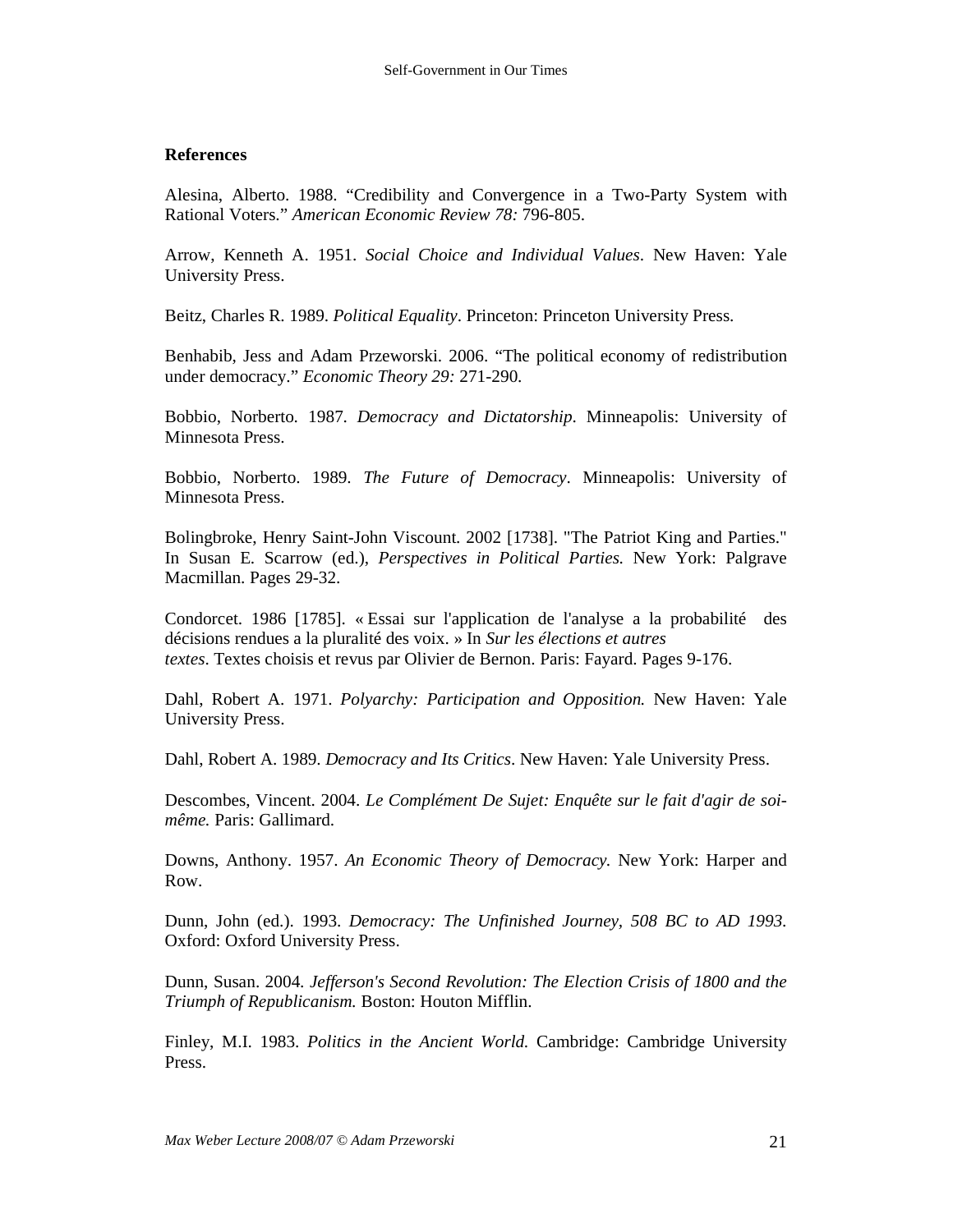Fuller, Lon. 1964. *The Morality of Law.* New Haven: Yale University Press.

Gandhi, Jennifer. 2008. *Dictatorial Institutions.* New York: Cambridge University Press.

Gandhi, Jennifer and Adam Przeworski. 2006. "Cooperation, Cooptation, and Rebellion under Dictatorships." *Economics and Politics 18*: 1-26.

Hamilton, Alexander. 1982 [1788]. *The Federalist Papers by Alexander Hamilton, James Madison and John Jay*. Edited by Gary Wills. New York: Bantam Books.

Hansen, Mogens Herman. 1991. *The Athenian Democracy in the Age of Demosthenes.* Oxford: Blackwell.

Hofstadter, Richard. 1969. *The Idea of a Party System: The Rise of Legitimate Opposition in the United States, 1780-1840*. Berkeley: University of California Press.

Hume, David. 2002 [1742]. "Of Parties in General." In Susan E. Scarrow (ed.), *Perspectives on Political Parties.* New York: Palgrave Macmillan. Pages 33-36.

Kant, Immanuel. 1891 [1793]. "The Principles of Political Right," in *Kant's Principles of Politics*. Edited and translated by W. Hardie, B.D. Edinburgh: T. Clark.

Kelsen, Hans. 1988 [1929]. *La Démocratie. Sa Nature-Sa Valeur*. Paris: Economica.

Kelsen, Hans. 1949. *General Theory of Law and State*. Cambridge, MA: Harvard University Press.

Ketcham, Ralph (ed.) 1986. *The Anti-Federalist Papers and the Constitutional Convention Debates.* New York: Mentor Books.

Lakoff, Sanford. 1996. *Democracy: History, Theory, Practice.* Boulder, Co: Westview Press.

Laslett, Peter. 1988. "Introduction" to Locke, *Two Treaties of Government*. Cambridge: Cambridge University Press.

Lavaux, Philippe. 1998. *Les grands démocraties contemporaines.* 2nd edition. Paris: PUF.

López-Alves, Fernando. 2000. *State Formation and Democracy in Latin America, 1810-1900.* Durham: Duke University Press.

Madison, James. 1982 [1788]. *The Federalist Papers by Alexander Hamilton, James Madison and John Jay*. Edited by Gary Wills. New York: Bantam Books.

Manin, Bernard. 1997. *The Principles of Representative Government*. Cambridge: Cambridge University Press.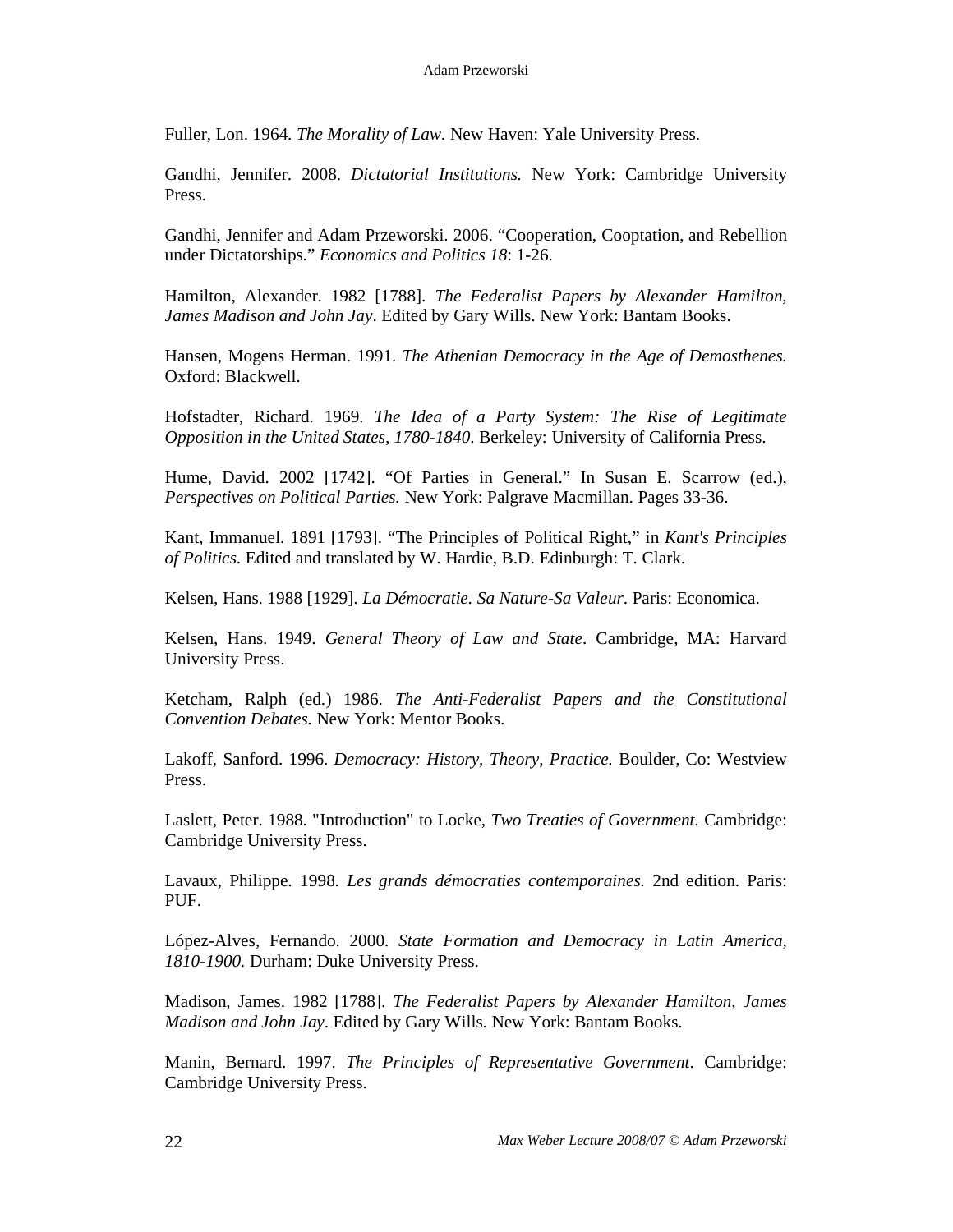May, Kenneth O. 1952. "A Set of Independent Necessary and Sufficient Conditions for Simple Majority Decision." *Econometrica 20:* 680-684.

Montesquieu. 1995 [1748]. *De l'esprit des lois*. Paris: Gallimard.

Paine, Thomas. 1989 [1776-1794]. *Political Writings.* Edited by Bruce Kuklick. Cambridge: Cambridge University Press.

Pasquino, Pasquale. 1998. *Sieyes et L'Invention de la Constitution en France.* Paris: Editions Odile Jacob.

Popper, Karl. 1962. *The Open Society and Its Enemies.* London: Routledge and Kegan Paul.

Przeworski, Adam. 1991. *Democracy and the Market.* New York: Cambridge University Press.

Przeworski, Adam. 1998. "Deliberation and Ideological Domination." In Jon Elster (ed.), *Democratic Deliberation.* New York: Cambridge University Press.

Przeworski, Adam. 1999. "Minimalist Theory of Democracy: A Defense." In Ian Shapiro and Casiano Hacker-Cordon (eds.), *Democracy's Value*. Cambridge: Cambridge University Press.

Przeworski, Adam. 2003. "Freedom to choose and democracy." *Economics and Philosophy 19:* 265-79.

Przeworski, Adam. 2005. "Democracy as an Equilibrium." *Public Choice 123*: 253-273.

Przeworski, Adam. 2006. "Self-enforcing Democracy." In Donald Wittman and Barry Weingast (eds.), *Oxford Handbook of Political Economy.* New York: Oxford University Press.

Przeworski, Adam. 2008. "Constraints and Choices: A History of Electoral Participation." *Comparative Political Studies*. In press.

Przeworski, Adam, Tamar Asadurian, Carolina Curvale, Sunny Kaniyathu, and Anjali Bolhken Thomas. 2008. PACKT Data Set. Department of Politics, New York University.

Rae, Douglas W. 1969. "Decision Rules and Individual Values in Constitutional Choice." *American Political Science Review 63:* 40-56.

Roemer, John. 2001. *Political Competition. C*ambridge: Harvard University Press.

Rosanvallon, Pierre. 2004. *Le Modèle Politique Français: La société civile contre le jacobinisme de 1789 à nos jours*. Paris: Seuil.